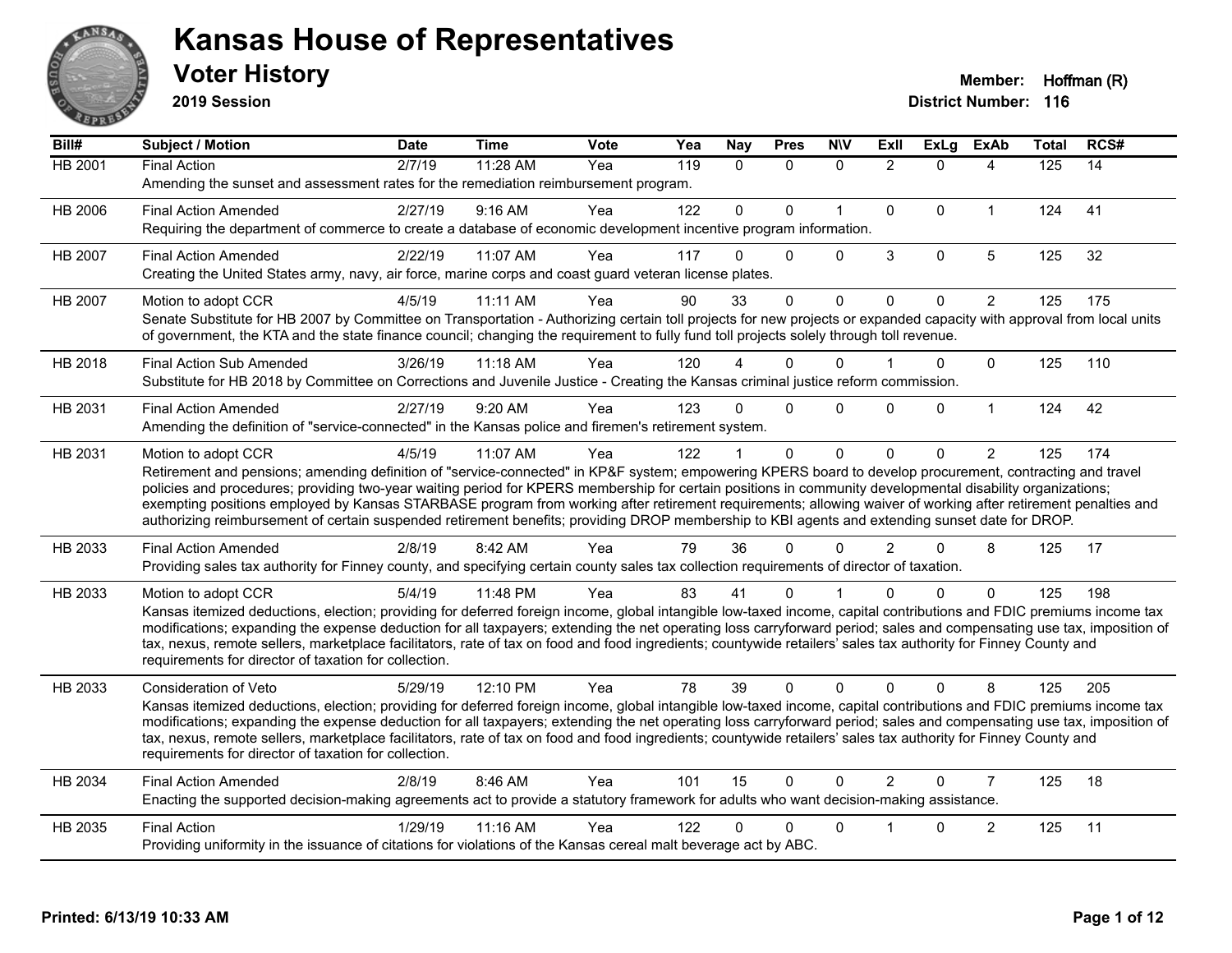

**2019 Session**

**Voter History Member: Hoffman (R)** 

| Bill#   | Subject / Motion                                                                                                                                                 | <b>Date</b> | <b>Time</b> | Vote | Yea              | <b>Nay</b>     | <b>Pres</b> | <b>NIV</b>   | Exll           | <b>ExLg</b>  | <b>ExAb</b>    | <b>Total</b> | RCS# |
|---------|------------------------------------------------------------------------------------------------------------------------------------------------------------------|-------------|-------------|------|------------------|----------------|-------------|--------------|----------------|--------------|----------------|--------------|------|
| HB 2035 | Motion to Concur                                                                                                                                                 | 3/26/19     | 12:29 PM    | Yea  | $\overline{122}$ | $\overline{2}$ | $\Omega$    | $\mathbf{0}$ | -1             | $\Omega$     | $\mathbf{0}$   | 125          | 142  |
|         | Providing uniformity in the issuance of citations for violations of the Kansas cereal malt beverage act by ABC.                                                  |             |             |      |                  |                |             |              |                |              |                |              |      |
| HB 2038 | <b>Final Action</b>                                                                                                                                              | 2/7/19      | 11:29 AM    | Nay  | 114              | 5              | $\Omega$    | $\mathbf 0$  | $\overline{2}$ | $\Omega$     | $\overline{4}$ | 125          | 15   |
|         | Revoking spousal inheritance rights upon divorce.                                                                                                                |             |             |      |                  |                |             |              |                |              |                |              |      |
| HB 2038 | Mot to Concur in Conference                                                                                                                                      | 4/5/19      | 5:17 PM     | Yea  | 120              | $\mathbf 0$    | 0           | $\mathbf 0$  | 0              | 0            | $\sqrt{5}$     | 125          | 187  |
|         | Revoking spousal inheritance rights upon divorce.                                                                                                                |             |             |      |                  |                |             |              |                |              |                |              |      |
|         |                                                                                                                                                                  |             |             |      |                  |                |             |              |                |              |                |              |      |
| HB 2039 | <b>Final Action Amended</b><br>Extending recognition of tribal court judgments pursuant to supreme court rules.                                                  | 2/7/19      | 11:30 AM    | Yea  | 119              | $\Omega$       | $\Omega$    | $\mathbf{0}$ | $\overline{2}$ | $\mathbf 0$  | $\overline{A}$ | 125          | 16   |
|         |                                                                                                                                                                  |             |             |      |                  |                |             |              |                |              |                |              |      |
| HB 2039 | Motion to adopt CCR                                                                                                                                              | 4/5/19      | 3:00 PM     | Yea  | 121              | $\mathbf 0$    | 0           | $\pmb{0}$    | $\mathbf 0$    | $\Omega$     | $\overline{4}$ | 125          | 181  |
|         | Updating laws concerning limited liability companies; exempting animal shelters from registration requirements as charitable organizations.                      |             |             |      |                  |                |             |              |                |              |                |              |      |
| HB 2041 | <b>Final Action</b>                                                                                                                                              | 3/21/19     | 11:50 AM    | Nay  | 94               | 29             | $\Omega$    | $\Omega$     | $\Omega$       |              | $\mathbf{1}$   | 125          | 99   |
|         | Prohibiting certain unfair or deceptive acts or practices under a life insurance policy for a living organ donor.                                                |             |             |      |                  |                |             |              |                |              |                |              |      |
| HB 2044 | <b>Final Action</b>                                                                                                                                              | 2/6/19      | 11:18 AM    | Yea  | 115              |                | 0           | 0            | 5              |              | 3              | 125          | 12   |
|         | Income tax credit for taxpayer purchases of certain goods and services from qualified vendors providing employment for blind or disabled individuals.            |             |             |      |                  |                |             |              |                |              |                |              |      |
| HB 2048 | <b>Emergency Final Action Amended</b>                                                                                                                            | 2/27/19     | 11:59 AM    | Yea  | 122              | $\overline{2}$ | $\Omega$    | $\Omega$     | $\Omega$       | $\Omega$     | $\mathbf{0}$   | 124          | 67   |
|         | Clarifying the definition of comparable offense under the Kansas criminal code.                                                                                  |             |             |      |                  |                |             |              |                |              |                |              |      |
|         |                                                                                                                                                                  |             |             |      |                  |                |             |              |                |              |                |              |      |
| HB 2054 | <b>Final Action Amended</b><br>Providing for fully-insured association health plans.                                                                             | 3/26/19     | 11:20 AM    | Yea  | 101              | 23             | 0           | $\pmb{0}$    | $\mathbf 1$    | $\mathbf 0$  | $\pmb{0}$      | 125          | 111  |
|         |                                                                                                                                                                  |             |             |      |                  |                |             |              |                |              |                |              |      |
| HB 2063 | <b>Final Action</b>                                                                                                                                              | 2/6/19      | 11:20 AM    | Nay  | 102              | 14             | 0           | $\mathbf 0$  | 5              | 1            | $\mathbf{3}$   | 125          | 13   |
|         | Relating to the applicability of conditions for operating recreational trails.                                                                                   |             |             |      |                  |                |             |              |                |              |                |              |      |
| HB 2066 | <b>Final Action Amended</b>                                                                                                                                      | 3/21/19     | 12:10 PM    | Nay  | 69               | 54             | $\Omega$    | $\mathbf{0}$ | $\mathbf{0}$   | $\mathbf{1}$ | $\mathbf{1}$   | 125          | 100  |
|         | Expanding medicaid eligibility by enacting the KanCare bridge to a healthy Kansas program.                                                                       |             |             |      |                  |                |             |              |                |              |                |              |      |
| HB 2070 | <b>Final Action</b>                                                                                                                                              | 2/20/19     | 11:20 AM    | Yea  | 121              | $\mathbf{0}$   | $\Omega$    | $\mathbf{0}$ | $\overline{2}$ | $\Omega$     | $\overline{2}$ | 125          | 22   |
|         | Designating a portion of United States highway 75 as the John Armstrong memorial highway.                                                                        |             |             |      |                  |                |             |              |                |              |                |              |      |
| HB 2070 | Motion to Concur                                                                                                                                                 | 4/4/19      | 10:48 AM    | Yea  | 122              | $\mathbf{0}$   | 0           | 0            |                | $\Omega$     | $\overline{2}$ | 125          | 162  |
|         | Designating a portion of United States highway 75 as the John Armstrong memorial highway and a bridge on United States highway 77 as the SGT Kevin A. Gilbertson |             |             |      |                  |                |             |              |                |              |                |              |      |
|         | memorial bridge.                                                                                                                                                 |             |             |      |                  |                |             |              |                |              |                |              |      |
| HB 2082 | <b>Final Action Amended</b>                                                                                                                                      | 3/21/19     | 12:11 PM    | Yea  | 122              | $\mathbf{1}$   | 0           | $\mathbf 0$  | $\Omega$       | 1            | $\mathbf{1}$   | 125          | 101  |
|         | Allowing pharmacists to administer drugs pursuant to a prescription order.                                                                                       |             |             |      |                  |                |             |              |                |              |                |              |      |
|         |                                                                                                                                                                  |             |             |      |                  |                |             |              |                |              |                |              |      |
| HB 2084 | <b>Final Action Amended</b><br>Amending the Kansas 911 act.                                                                                                      | 2/27/19     | 9:23 AM     | Yea  | 94               | 29             | 0           | 0            | 0              | 0            | $\overline{1}$ | 124          | 43   |
|         |                                                                                                                                                                  |             |             |      |                  |                |             |              |                |              |                |              |      |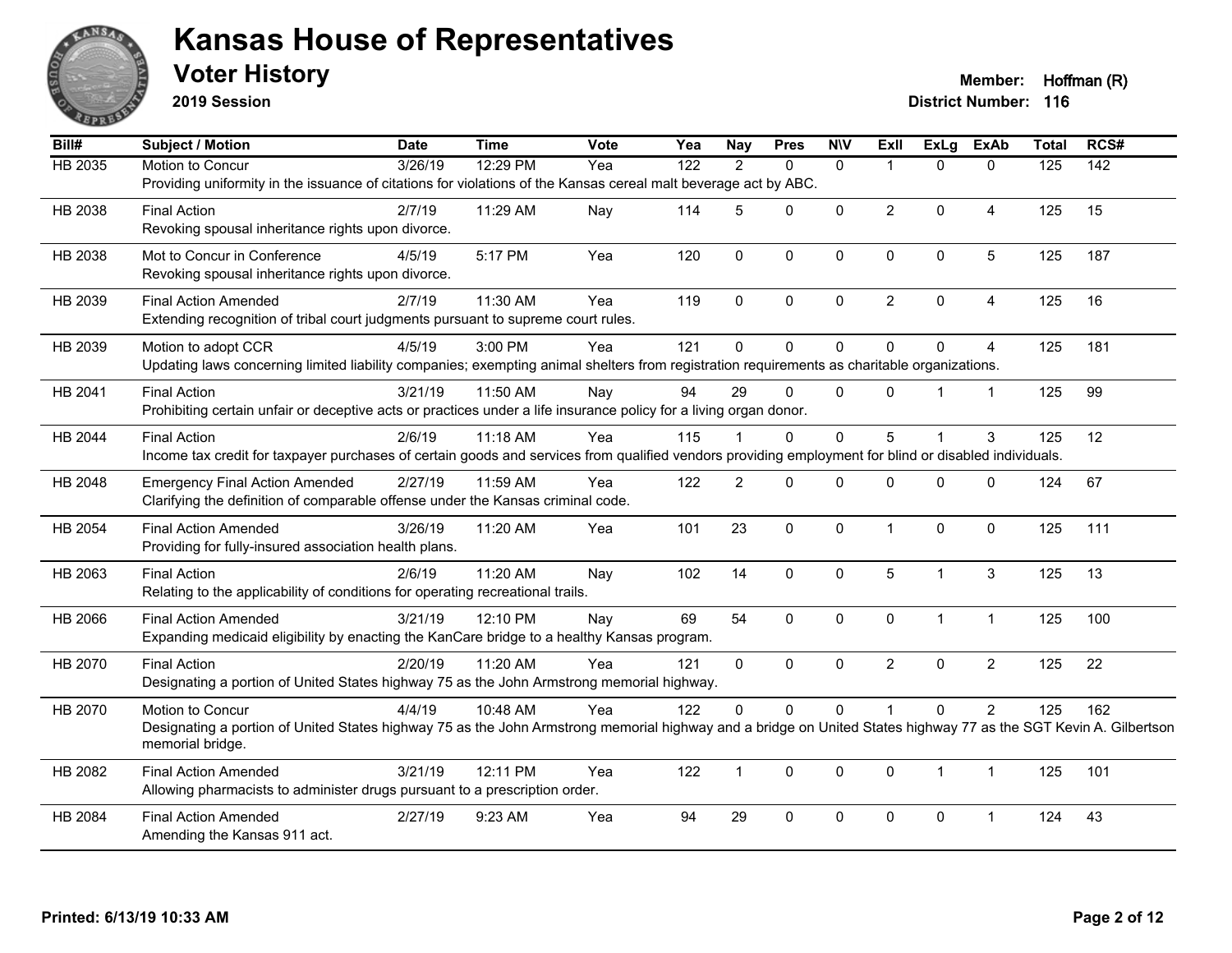

**2019 Session**

| Bill#          | <b>Subject / Motion</b>                                                                                                                                                                                                  | <b>Date</b> | <b>Time</b> | Vote | Yea | Nay           | <b>Pres</b>  | <b>N\V</b>   | Exll           | <b>ExLg</b>  | <b>ExAb</b>    | <b>Total</b> | RCS# |
|----------------|--------------------------------------------------------------------------------------------------------------------------------------------------------------------------------------------------------------------------|-------------|-------------|------|-----|---------------|--------------|--------------|----------------|--------------|----------------|--------------|------|
| <b>HB 2084</b> | Motion to Concur<br>Amending the Kansas 911 act.                                                                                                                                                                         | 4/4/19      | 10:57 AM    | Yea  | 87  | 35            | $\Omega$     | $\mathbf{0}$ | $\overline{1}$ | $\Omega$     | $\overline{2}$ | 125          | 163  |
| HB 2085        | <b>Final Action Amended</b><br>Concerning requirements for the reinstatement of a forfeited benefit unit of a rural water district.                                                                                      | 2/22/19     | 11:08 AM    | Yea  | 117 | $\Omega$      | $\Omega$     | $\Omega$     | 3              | $\mathbf{0}$ | 5              | 125          | 33   |
| HB 2085        | Mot to Concur in Conference<br>Extending the repayment period for municipal loans for public water supply projects and clarifying the reinstatement requirements for rural water district forfeited<br>benefit units.    | 4/4/19      | 10:59 AM    | Yea  | 122 | $\Omega$      | $\Omega$     | $\mathbf 0$  | $\overline{1}$ | $\mathbf{0}$ | $\overline{2}$ | 125          | 164  |
| HB 2087        | <b>Final Action Amended</b><br>Allowing certain light screening material on motor vehicle windows.                                                                                                                       | 2/21/19     | 11:20 AM    | Yea  | 116 | $\mathbf{1}$  | $\mathbf{0}$ | 0            | $\overline{4}$ | $\mathbf{1}$ | 3              | 125          | 26   |
| HB 2087        | Motion to adopt CCR<br>Changing the definition of school bus for purposes of the motor-fuel tax law.                                                                                                                     | 4/5/19      | $11:14$ AM  | Yea  | 123 | $\mathbf 0$   | 0            | $\mathbf 0$  | $\mathbf 0$    | 0            | $\overline{2}$ | 125          | 176  |
| HB 2097        | <b>Final Action</b><br>Providing method for calculating cost of keeping civil prisoners in county jail.                                                                                                                  | 2/21/19     | 11:21 AM    | Yea  | 116 | $\mathbf{1}$  | $\Omega$     | $\Omega$     | $\overline{4}$ | 1            | 3              | 125          | 27   |
| HB 2101        | <b>Final Action Amended</b><br>Updating state credit union statutes.                                                                                                                                                     | 2/22/19     | 11:09 AM    | Yea  | 116 | $\mathbf{1}$  | 0            | 0            | 3              | $\Omega$     | 5              | 125          | 34   |
| HB 2103        | <b>Final Action</b><br>Amending the revised Kansas code for care of children to provide requirements for placement of a child in a qualified residential treatment program.                                              | 2/27/19     | 9:24 AM     | Yea  | 122 | $\mathbf{1}$  | $\mathbf 0$  | 0            | $\Omega$       | 0            |                | 124          | 44   |
| HB 2103        | Motion to Concur<br>Amending the revised Kansas code for care of children to provide requirements for placement of a child in a qualified residential treatment program.                                                 | 4/4/19      | 11:02 AM    | Yea  | 120 | $\mathcal{P}$ | $\Omega$     | $\Omega$     |                | $\Omega$     | $\mathcal{P}$  | 125          | 165  |
| HB 2104        | <b>Final Action Amended</b><br>Amendments related to driving under the influence, including preliminary screening tests, implied consent advisories and test refusal.                                                    | 2/21/19     | 11:22 AM    | Yea  | 117 | $\Omega$      | 0            | $\Omega$     | $\Delta$       | 1            | 3              | 125          | 28   |
| HB 2105        | <b>Final Action</b><br>Updating laws concerning limited liability companies.                                                                                                                                             | 2/21/19     | 11:23 AM    | Yea  | 117 | $\Omega$      | $\mathbf 0$  | 0            | 4              | 1            | 3              | 125          | 29   |
| HB 2118        | <b>Final Action Amended</b><br>Providing income tax credits for aerospace and aviation program graduates and their employers.                                                                                            | 3/27/19     | 8:54 AM     | Yea  | 106 | 18            | 0            | 0            | $\mathbf{0}$   | 0            | $\mathbf{1}$   | 125          | 149  |
| HB 2119        | <b>Final Action Amended</b><br>Empowering the KPERS board to develop policies and procedures relating to procurement, enter into certain contracts and allow travel for trustees and employees of<br>the system.         | 2/22/19     | 11:10 AM    | Yea  | 117 | $\Omega$      | 0            | 0            | 3              | $\mathbf{0}$ | 5              | 125          | 35   |
| HB 2119        | Motion to adopt CCR<br>Providing for licensed pharmacists to administer certain drugs, authorizing certain business entities to hire physicians and chiropractors and requiring electronic<br>prescriptions for opiates. | 4/5/19      | 5:14 PM     | Yea  | 117 | 3             | 0            | $\Omega$     | $\Omega$       | $\Omega$     | 5              | 125          | 186  |
| HB 2123        | <b>Final Action</b><br>Amending the Kansas national guard educational assistance act.                                                                                                                                    | 2/20/19     | 11:08 AM    | Yea  | 121 | $\mathbf{0}$  | $\Omega$     | $\Omega$     | $\overline{2}$ | $\Omega$     | $\overline{2}$ | 125          | 23   |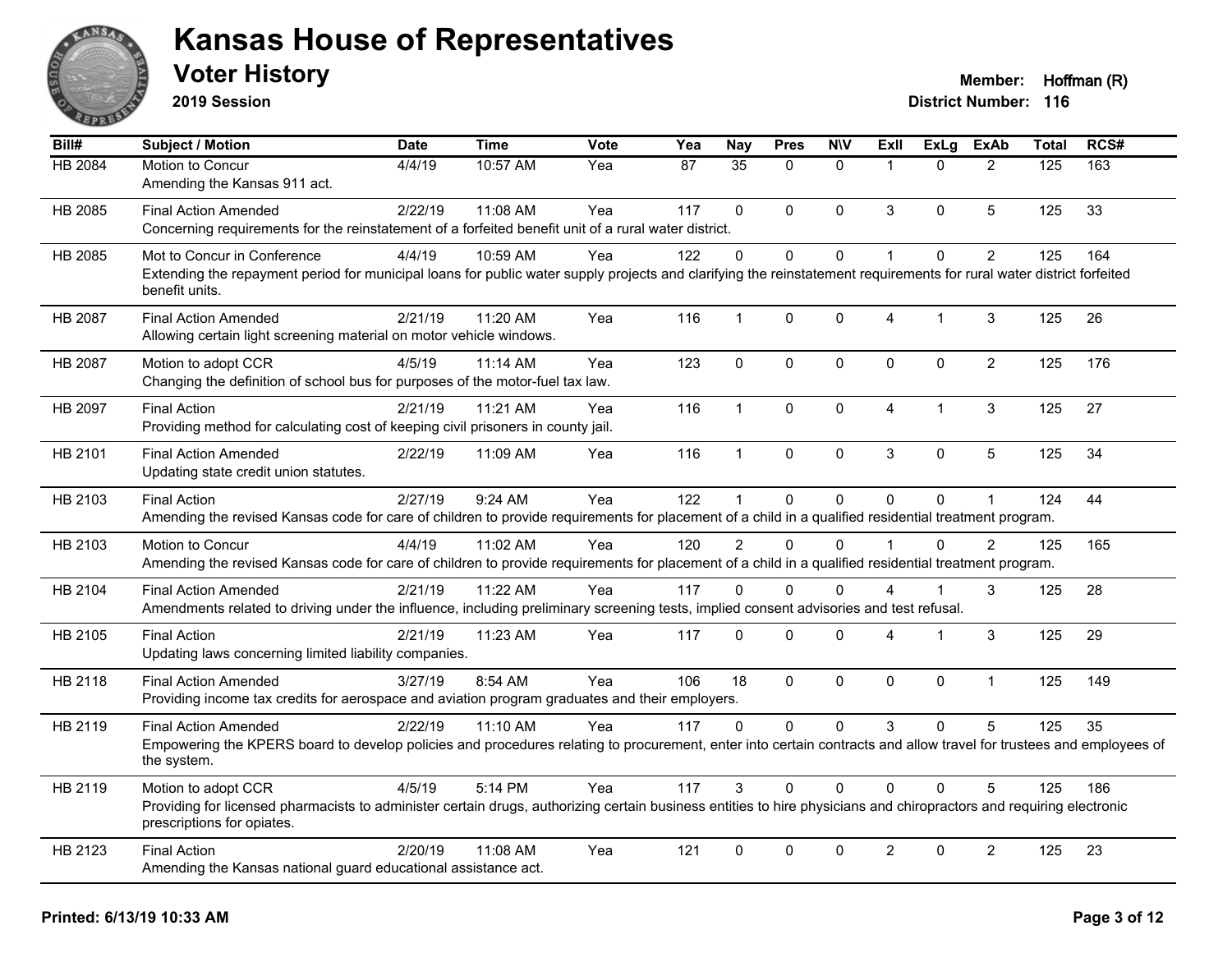

**2019 Session**

| Bill#          | <b>Subject / Motion</b>                                                                                                                                              | <b>Date</b> | <b>Time</b> | Vote | Yea | <b>Nay</b>     | <b>Pres</b>  | <b>NIV</b>   | <b>Exll</b>    | <b>ExLg</b>    | <b>ExAb</b>    | <b>Total</b> | RCS#            |
|----------------|----------------------------------------------------------------------------------------------------------------------------------------------------------------------|-------------|-------------|------|-----|----------------|--------------|--------------|----------------|----------------|----------------|--------------|-----------------|
| <b>HB 2125</b> | <b>Final Action</b>                                                                                                                                                  | 2/21/19     | 11:24 AM    | Yea  | 115 | $\overline{2}$ | $\mathbf{0}$ | $\mathbf{0}$ | $\overline{4}$ |                | 3              | 125          | $\overline{30}$ |
|                | Requiring licensees operating a motor vehicle to promptly deliver driver's license upon demand by authorized persons.                                                |             |             |      |     |                |              |              |                |                |                |              |                 |
| HB 2126        | <b>Final Action Amended</b>                                                                                                                                          | 2/27/19     | 9:25 AM     | Nay  | 113 | 10             | $\mathbf{0}$ | $\Omega$     | $\Omega$       | $\mathbf{0}$   | $\mathbf{1}$   | 124          | 45              |
|                | Regulating the operation of electric-assisted scooters on roads and highways.                                                                                        |             |             |      |     |                |              |              |                |                |                |              |                 |
| HB 2126        | Motion to adopt CCR                                                                                                                                                  | 4/5/19      | 11:16 AM    | Yea  | 123 | $\mathbf 0$    | $\mathbf 0$  | 0            | $\mathbf{0}$   | $\mathbf 0$    | $\overline{2}$ | 125          | 177             |
|                | Adopting the Driver's Privacy Protection Act.                                                                                                                        |             |             |      |     |                |              |              |                |                |                |              |                 |
| HB 2127        | <b>Final Action</b>                                                                                                                                                  | 2/21/19     | 11:25 AM    | Yea  | 117 | 0              | $\mathbf 0$  | $\mathbf 0$  | 4              | $\overline{1}$ | 3              | 125          | 31              |
|                | Eliminating the marking requirements for certain truck and truck tractors.                                                                                           |             |             |      |     |                |              |              |                |                |                |              |                 |
| HB 2133        | <b>Final Action Amended</b>                                                                                                                                          | 3/13/19     | 11:22 AM    | Yea  | 121 | $\overline{2}$ | $\mathbf 0$  | $\mathbf 0$  | $\mathbf{0}$   | $\mathbf 0$    | $\mathbf{1}$   | 124          | 84              |
|                | Required reporting for entities who deliver alcoholic liquors to consumers.                                                                                          |             |             |      |     |                |              |              |                |                |                |              |                 |
| HB 2137        | <b>Final Action</b>                                                                                                                                                  | 3/26/19     | 11:21 AM    | Yea  | 124 | 0              | $\mathbf 0$  | $\pmb{0}$    | 1              | $\pmb{0}$      | $\pmb{0}$      | 125          | 112             |
|                | Legislative review of exceptions to disclosure of public records under the Kansas open records act.                                                                  |             |             |      |     |                |              |              |                |                |                |              |                 |
| HB 2140        | <b>Final Action</b>                                                                                                                                                  | 2/27/19     | 9:27 AM     | Yea  | 123 | $\Omega$       | $\Omega$     | $\mathbf{0}$ | $\Omega$       | $\mathbf 0$    | $\mathbf{1}$   | 124          | 46              |
|                | Allowing agents of the KBI to participate in the Kansas DROP act and extending the sunset date for the act.                                                          |             |             |      |     |                |              |              |                |                |                |              |                 |
| HB 2140        | Motion to adopt CCR                                                                                                                                                  | 5/4/19      | 10:04 PM    | Nay  | 98  | 26             | $\pmb{0}$    | $\mathbf{1}$ | $\Omega$       | $\pmb{0}$      | $\mathbf 0$    | 125          | 197             |
|                | Providing sales tax authority for Dickinson, Finney, Jackson, Russell, Thomas and Wabaunsee counties; specifying certain county sales tax collection requirements of |             |             |      |     |                |              |              |                |                |                |              |                 |
|                | director of taxation; and providing a sales tax exemption for sales of certain coins or bullion.                                                                     |             |             |      |     |                |              |              |                |                |                |              |                 |
| HB 2143        | <b>Final Action</b>                                                                                                                                                  | 2/20/19     | 11:09 AM    | Yea  | 121 | $\Omega$       | $\mathbf{0}$ | 0            | $\overline{2}$ | $\Omega$       | $\overline{2}$ | 125          | 24              |
|                | Updating the version of risk-based capital instructions in effect.                                                                                                   |             |             |      |     |                |              |              |                |                |                |              |                 |
| HB 2144        | <b>Emergency Final Action Amended</b>                                                                                                                                | 2/27/19     | 12:02 PM    | Yea  | 84  | 40             | $\mathbf 0$  | $\mathbf 0$  | 0              | $\mathbf 0$    | $\mathbf 0$    | 124          | 68              |
|                | Budget and taxing authority of community colleges; articulation of credits; and student residency requirements.                                                      |             |             |      |     |                |              |              |                |                |                |              |                 |
| HB 2144        | Mot to Concur in Conference                                                                                                                                          | 4/4/19      | 11:06 AM    | Yea  | 116 | 6              | $\mathbf{0}$ | $\Omega$     | $\mathbf 1$    | $\mathbf{0}$   | $\overline{2}$ | 125          | 166             |
|                | Requiring community colleges to publish certain taxpayer and student transparency data.                                                                              |             |             |      |     |                |              |              |                |                |                |              |                 |
| HB 2147        | <b>Final Action Amended</b>                                                                                                                                          | 2/27/19     | $9:28$ AM   | Yea  | 123 | $\Omega$       | $\mathbf{0}$ | $\mathbf 0$  | $\Omega$       | $\mathbf 0$    | $\mathbf{1}$   | 124          | 47              |
|                | Increasing bond maturity limitations in the Kansas rural housing incentive district act.                                                                             |             |             |      |     |                |              |              |                |                |                |              |                 |
| HB 2154        | <b>Final Action</b>                                                                                                                                                  | 3/27/19     | 8:56 AM     | Yea  | 111 | 12             | 1            | $\mathbf 0$  | $\mathbf{0}$   | $\pmb{0}$      | $\mathbf{1}$   | 125          | 150             |
|                | Making unemployment benefits available for federal and state employees who are required to work without pay.                                                         |             |             |      |     |                |              |              |                |                |                |              |                 |
| HB 2160        | <b>Final Action Amended</b>                                                                                                                                          | 3/8/19      | 8:38 AM     | Yea  | 112 | $\overline{7}$ | $\Omega$     | $\mathbf{0}$ | $\mathbf{0}$   | 1              | $\overline{A}$ | 124          | 78              |
|                | Providing sales tax authority for Wabaunsee county.                                                                                                                  |             |             |      |     |                |              |              |                |                |                |              |                 |
| HB 2167        | <b>Final Action Amended</b>                                                                                                                                          | 2/27/19     | 9:34 AM     | Yea  | 63  | 60             | $\pmb{0}$    | 0            | 0              | $\pmb{0}$      | $\overline{1}$ | 124          | 48              |
|                | Establishing a system for the transfer of certain deer hunting permits to nonresidents.                                                                              |             |             |      |     |                |              |              |                |                |                |              |                 |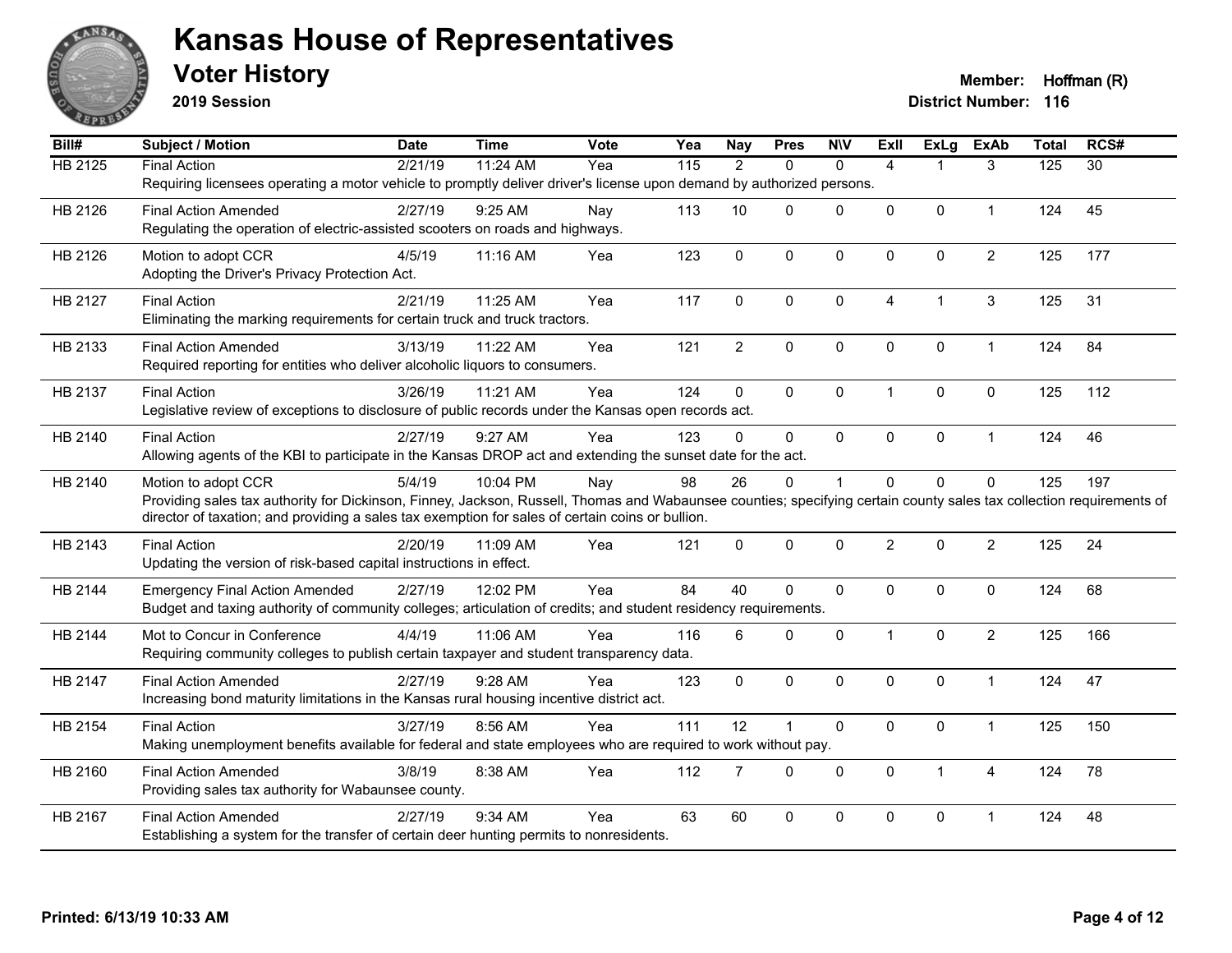

**2019 Session**

| Bill#          | <b>Subject / Motion</b>                                                                                                                                                   | <b>Date</b> | <b>Time</b> | Vote | Yea | <b>Nay</b>     | <b>Pres</b> | <b>NIV</b>   | ExII           | ExLg     | <b>ExAb</b>    | <b>Total</b> | RCS# |
|----------------|---------------------------------------------------------------------------------------------------------------------------------------------------------------------------|-------------|-------------|------|-----|----------------|-------------|--------------|----------------|----------|----------------|--------------|------|
| <b>HB 2167</b> | Motion to adopt CCR                                                                                                                                                       | 4/5/19      | 6:17 PM     | Yea  | 114 | $\mathcal{R}$  | $\Omega$    | 3            | $\Omega$       | $\Omega$ | 5              | 125          | 189  |
|                | Senate Substitute for HB 2167 by Committee on Agriculture and Natural Resources - Establishing a commercial industrial hemp program.                                      |             |             |      |     |                |             |              |                |          |                |              |      |
| HB 2168        | <b>Final Action Amended</b>                                                                                                                                               | 2/27/19     | $9:35$ AM   | Yea  | 122 |                | 0           | $\Omega$     | $\Omega$       | 0        | 1              | 124          | 49   |
|                | Authorizing the state board of regents to sell and convey certain real property in Cherokee, Riley, Saline and Douglas counties on behalf of Kansas state university and  |             |             |      |     |                |             |              |                |          |                |              |      |
|                | the university of Kansas.                                                                                                                                                 |             |             |      |     |                |             |              |                |          |                |              |      |
| HB 2173        | <b>Final Action Amended</b>                                                                                                                                               | 3/26/19     | 11:22 AM    | Yea  | 119 | 5              | 0           | $\mathbf{0}$ | $\mathbf{1}$   | $\Omega$ | $\mathbf 0$    | 125          | 113  |
|                | Establishing a commercial industrial hemp program.                                                                                                                        |             |             |      |     |                |             |              |                |          |                |              |      |
| HB 2174        | <b>Final Action</b>                                                                                                                                                       | 2/27/19     | 9:36 AM     | Yea  | 123 | $\mathbf 0$    | 0           | $\mathbf 0$  | $\mathbf 0$    | 0        | $\mathbf{1}$   | 124          | 50   |
|                | Extending the sunset date of the state use law for five years.                                                                                                            |             |             |      |     |                |             |              |                |          |                |              |      |
| HB 2177        | <b>Final Action</b>                                                                                                                                                       | 2/27/19     | 9:38 AM     | Yea  | 122 | $\overline{2}$ | $\Omega$    | $\pmb{0}$    | $\pmb{0}$      | 0        | $\mathbf 0$    | 124          | 51   |
|                | Pertaining to the accounting treatment of certain derivative instruments of fixed index annuities.                                                                        |             |             |      |     |                |             |              |                |          |                |              |      |
| HB 2177        | Motion to adopt CCR                                                                                                                                                       | 4/5/19      | 3:04 PM     | Yea  | 120 |                | 0           | $\Omega$     | $\Omega$       | $\Omega$ | $\overline{A}$ | 125          | 182  |
|                | Updating accounting and reporting requirements of hedging transactions, risk-based capital instructions and enterprise risk reports and updating definitions for          |             |             |      |     |                |             |              |                |          |                |              |      |
|                | fraudulent insurance acts.                                                                                                                                                |             |             |      |     |                |             |              |                |          |                |              |      |
| HB 2178        | <b>Final Action Amended</b>                                                                                                                                               | 2/27/19     | 9:39 AM     | Yea  | 122 | $\overline{2}$ | 0           | $\Omega$     | $\mathbf{0}$   | 0        | $\mathbf 0$    | 124          | 52   |
|                | Amending the Kansas underground utility damage prevention act.                                                                                                            |             |             |      |     |                |             |              |                |          |                |              |      |
| HB 2178        | Motion to Concur                                                                                                                                                          | 4/1/19      | 2:17 PM     | Yea  | 120 | $\Omega$       | 0           | $\mathbf{1}$ | $\mathbf{1}$   | $\Omega$ | 3              | 125          | 160  |
|                | Amending the Kansas underground utility damage prevention act.                                                                                                            |             |             |      |     |                |             |              |                |          |                |              |      |
| HB 2179        | <b>Final Action</b>                                                                                                                                                       | 3/25/19     | 10:32 AM    | Yea  | 124 | 0              | 0           | $\mathbf 0$  | $\mathbf{1}$   | 0        | $\mathbf 0$    | 125          | 102  |
|                | Adopting the Driver's Privacy Protection Act.                                                                                                                             |             |             |      |     |                |             |              |                |          |                |              |      |
| HB 2185        | <b>Final Action Amended</b>                                                                                                                                               | 2/27/19     | 9:40 AM     | Yea  | 123 | $\overline{1}$ | 0           | $\mathbf 0$  | $\mathbf 0$    | $\Omega$ | $\mathbf 0$    | 124          | 53   |
|                | Clarifying the naturopathic medicine scope of practice to include diagnostic imaging.                                                                                     |             |             |      |     |                |             |              |                |          |                |              |      |
| HB 2188        | <b>Final Action</b>                                                                                                                                                       | 3/19/19     | 11:20 AM    | Yea  | 125 | $\Omega$       | 0           | $\mathbf 0$  | $\Omega$       | $\Omega$ | $\mathbf 0$    | 125          | 88   |
|                | Dissolving the White Clay watershed district no. 26, city of Atchison assumes obligations and amending the tax lid relating to the dissolution of any taxing subdivision. |             |             |      |     |                |             |              |                |          |                |              |      |
| HB 2191        | <b>Final Action</b>                                                                                                                                                       | 2/27/19     | 9:41 AM     | Yea  | 124 | $\Omega$       | $\Omega$    | $\Omega$     | $\mathbf{0}$   | 0        | 0              | 124          | 54   |
|                | Amending the procedure for execution of a search warrant for electronically stored information.                                                                           |             |             |      |     |                |             |              |                |          |                |              |      |
| HB 2198        | <b>Final Action</b>                                                                                                                                                       | 2/27/19     | 9:45 AM     | Nay  | 89  | 35             | $\Omega$    | $\mathbf{0}$ | $\mathbf{0}$   | $\Omega$ | $\mathbf 0$    | 124          | 55   |
|                | Allowing the use of expedited partner therapy to treat a sexually transmitted disease.                                                                                    |             |             |      |     |                |             |              |                |          |                |              |      |
| HB 2199        | <b>Final Action</b>                                                                                                                                                       | 2/20/19     | $11:10$ AM  | Yea  | 120 | $\mathbf{1}$   | 0           | $\mathbf 0$  | $\overline{2}$ | $\Omega$ | $\overline{2}$ | 125          | 25   |
|                | Amending documentation requirements related to preparation of dead bodies.                                                                                                |             |             |      |     |                |             |              |                |          |                |              |      |
| HB 2201        | <b>Final Action</b>                                                                                                                                                       | 2/25/19     | 11:20 AM    | Yea  | 118 | $\Omega$       | $\Omega$    | $\Omega$     | $\overline{1}$ |          | 4              | 124          | 37   |
|                | Updating statutory references necessitated by 2012 executive reorganization order no. 41 related to administration of tuberculosis programs.                              |             |             |      |     |                |             |              |                |          |                |              |      |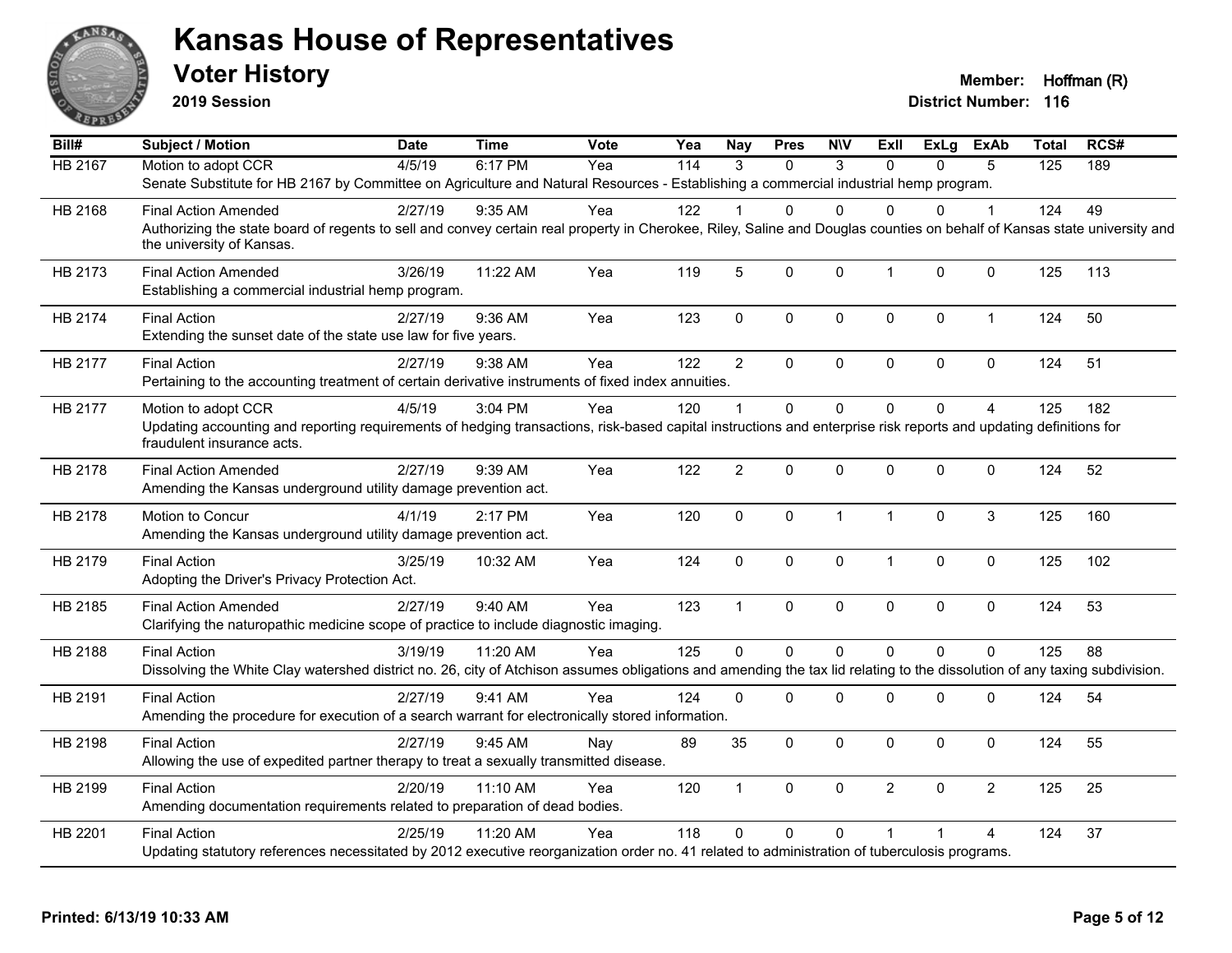

**2019 Session**

| Bill#          | <b>Subject / Motion</b>                                                                                                                                                                                                                                                                                                                              | <b>Date</b> | <b>Time</b> | Vote | Yea | <b>Nay</b>      | <b>Pres</b>  | <b>N\V</b>     | ExII         | ExLg     | ExAb           | <b>Total</b> | RCS# |
|----------------|------------------------------------------------------------------------------------------------------------------------------------------------------------------------------------------------------------------------------------------------------------------------------------------------------------------------------------------------------|-------------|-------------|------|-----|-----------------|--------------|----------------|--------------|----------|----------------|--------------|------|
| <b>HB 2203</b> | <b>Emergency Final Action</b>                                                                                                                                                                                                                                                                                                                        | 2/27/19     | 11:58 AM    | Yea  | 92  | $\overline{32}$ | $\Omega$     | $\Omega$       | $\Omega$     | $\Omega$ | $\Omega$       | 124          | 66   |
|                | Exempting individuals employed by the Kansas academies of U.S. department of defense STARBASE program from KPERS working after retirement requirements<br>and authorizing reimbursement of suspended retirement benefits for certain retirants.                                                                                                      |             |             |      |     |                 |              |                |              |          |                |              |      |
| HB 2203        | Motion to adopt CCR<br>Reconciling amendments to certain statutes.                                                                                                                                                                                                                                                                                   | 5/5/19      | 1:04 AM     | Yea  | 121 | $\Omega$        | $\Omega$     | $\overline{4}$ | $\Omega$     | $\Omega$ | $\mathbf{0}$   | 125          | 202  |
| HB 2206        | <b>Final Action</b><br>Changing the bonding and cost requirements for animals taken into custody under a violation of cruelty to animals.                                                                                                                                                                                                            | 2/27/19     | 9:46 AM     | Yea  | 124 | $\mathbf{0}$    | $\Omega$     | $\Omega$       | $\Omega$     | $\Omega$ | $\mathbf 0$    | 124          | 56   |
| HB 2209        | <b>Final Action</b><br>Authorizing the state board of regents to purchase cybersecurity insurance.                                                                                                                                                                                                                                                   | 2/27/19     | 9:47 AM     | Yea  | 124 | $\mathbf{0}$    | $\mathbf{0}$ | 0              | $\mathbf 0$  | 0        | $\mathbf 0$    | 124          | 57   |
| HB 2209        | Motion to Adopt CCR<br>Establishing the unclaimed life insurance benefits act, updating certain definitions pertaining to unfair trade practices and association health plans, and providing for<br>third party administrator fees, the purchase of cybersecurity insurance by the Kansas board of regents and certain healthcare benefits coverage. | 4/5/19      | 12:50 PM    | Yea  | 84  | 39              | $\Omega$     | $\Omega$       | $\Omega$     | 0        | $\overline{2}$ | 125          | 180  |
| HB 2211        | <b>Final Action</b><br>Allowing judges to waive or reduce driver's license reinstatement fees.                                                                                                                                                                                                                                                       | 2/27/19     | 9:48 AM     | Nay  | 122 | $\overline{2}$  | $\Omega$     | $\Omega$       | $\Omega$     | $\Omega$ | $\mathbf{0}$   | 124          | 58   |
| HB 2214        | <b>Final Action Amended</b><br>Changing the definition of school bus for purposes of the motor-fuel tax law.                                                                                                                                                                                                                                         | 2/27/19     | 9:49 AM     | Yea  | 124 | $\mathbf{0}$    | 0            | $\mathbf 0$    | $\mathbf{0}$ | $\Omega$ | $\mathbf{0}$   | 124          | 59   |
| HB 2214        | Motion to Adopt CCR<br>Senate Substitute for HB 2214 by Committee on Transportation - Providing for an increase in registration fees for electric and hybrid vehicles.                                                                                                                                                                               | 4/5/19      | 3:23 PM     | Yea  | 80  | 41              | 0            | $\Omega$       | $\Omega$     | 0        | 4              | 125          | 183  |
| HB 2215        | <b>Final Action</b><br>Kansas state fair board is authorized to create a nonprofit corporation for the benefit of the state fair.                                                                                                                                                                                                                    | 2/26/19     | 9:23 AM     | Yea  | 122 | 0               | $\Omega$     | 1              | $\Omega$     | $\Omega$ | $\mathbf{1}$   | 124          | 38   |
| HB 2223        | <b>Emergency Final Action Amended</b><br>Replacing vineyard permits with producer permits to allow individuals to use a wider variety of agricultural products in the production of wine under such permit.                                                                                                                                          | 2/27/19     | 12:03 PM    | Yea  | 124 | $\Omega$        | $\Omega$     | $\mathbf 0$    | $\Omega$     | $\Omega$ | $\mathbf{0}$   | 124          | 69   |
| HB 2223        | Motion to adopt CCR<br>Adopting economic development program evaluation and information disclosure regimes and expanding economic development incentive financing to address<br>housing shortages.                                                                                                                                                   | 5/2/19      | 11:35 AM    | Yea  | 123 | 0               | $\mathbf{0}$ |                | $\Omega$     | $\Omega$ |                | 125          | 191  |
| HB 2225        | <b>Final Action</b><br>Adding on-track train equipment to the circumstances that a vehicle driver must stop at railroad crossings.                                                                                                                                                                                                                   | 2/27/19     | 9:50 AM     | Yea  | 121 | 3               | 0            | 0              | $\mathbf{0}$ | $\Omega$ | $\mathbf{0}$   | 124          | 60   |
| HB 2225        | Motion to adopt CCR<br>Senate Substitute for HB 2225 by Committee on Transportation - Providing for an increase in permit fees for oversize or overweight vehicles and required registration<br>for escort vehicle service operators.                                                                                                                | 4/5/19      | 11:19 AM    | Yea  | 91  | 32              | $\Omega$     | $\Omega$       | $\Omega$     | $\Omega$ | $\overline{2}$ | 125          | 178  |
| HB 2239        | <b>Final Action Amended</b><br>Liquor sales by licensees in common consumption areas.                                                                                                                                                                                                                                                                | 2/27/19     | 9:51 AM     | Yea  | 121 | 3               | $\Omega$     | $\Omega$       | $\mathbf{0}$ | $\Omega$ | $\mathbf{0}$   | 124          | 61   |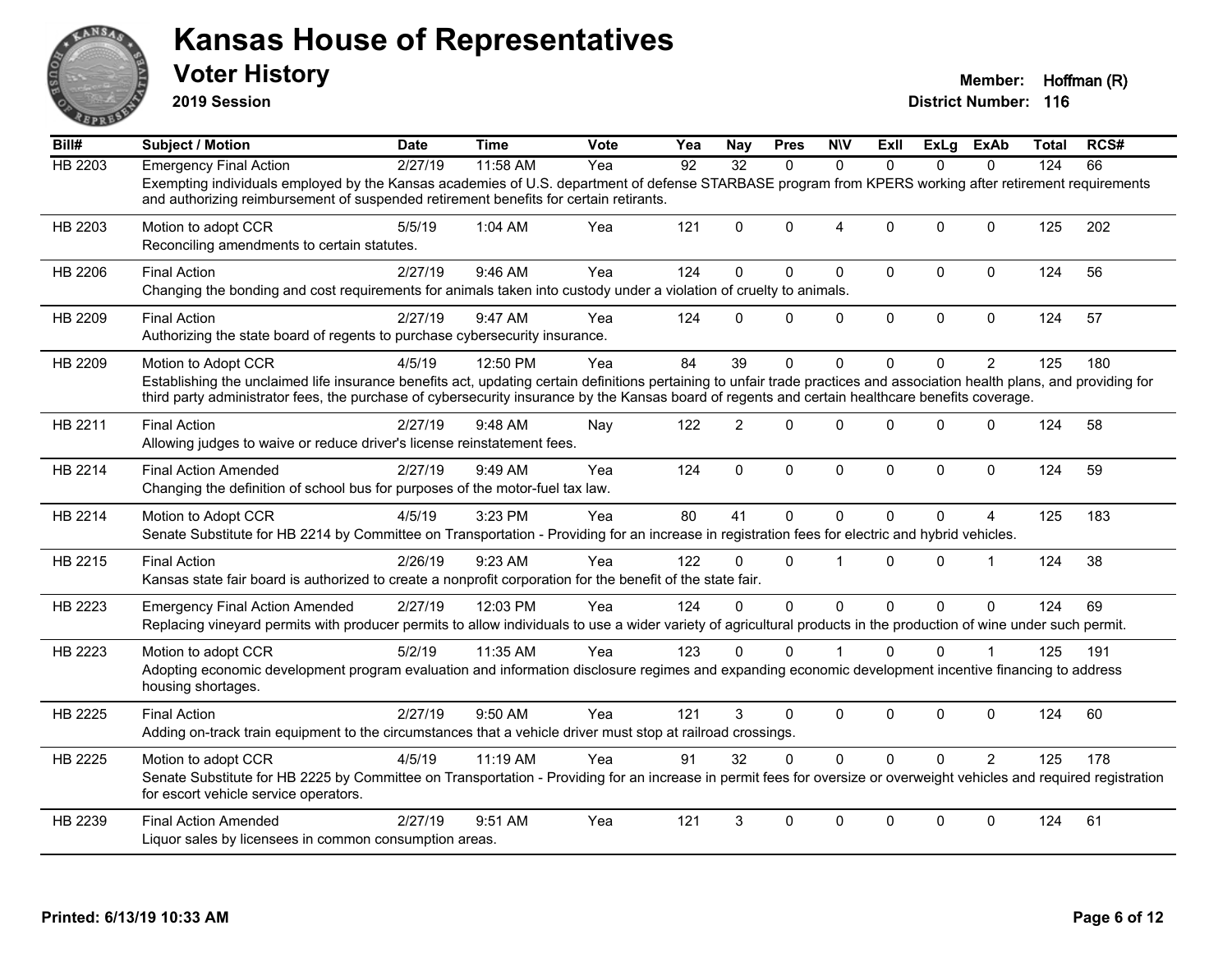

**2019 Session**

| Bill#          | <b>Subject / Motion</b>                                                                                                                                                                                                                                                                                                                       | <b>Date</b> | <b>Time</b> | <b>Vote</b> | Yea            | <b>Nay</b>     | <b>Pres</b>  | <b>NIV</b>     | ExII         | <b>ExLg</b>  | <b>ExAb</b>    | <b>Total</b> | RCS# |
|----------------|-----------------------------------------------------------------------------------------------------------------------------------------------------------------------------------------------------------------------------------------------------------------------------------------------------------------------------------------------|-------------|-------------|-------------|----------------|----------------|--------------|----------------|--------------|--------------|----------------|--------------|------|
| <b>HB 2243</b> | <b>Final Action Amended</b>                                                                                                                                                                                                                                                                                                                   | 2/27/19     | 9:52 AM     | Nay         | 118            | 6              | $\mathbf{0}$ | $\mathbf{0}$   | $\Omega$     | $\Omega$     | $\mathbf{0}$   | 124          | 62   |
|                | Exempting animal shelters from registration requirements as a charitable organization.                                                                                                                                                                                                                                                        |             |             |             |                |                |              |                |              |              |                |              |      |
| HB 2244        | <b>Final Action Amended</b>                                                                                                                                                                                                                                                                                                                   | 3/27/19     | $9:00$ AM   | Nay         | 89             | 35             | $\Omega$     | $\mathbf{0}$   | $\mathbf{0}$ | $\mathbf{0}$ | $\mathbf{1}$   | 125          | 151  |
|                | Authorizing the use of cannabidiol treatment preparation to treat certain medical conditions.                                                                                                                                                                                                                                                 |             |             |             |                |                |              |                |              |              |                |              |      |
| HB 2246        | <b>Final Action</b>                                                                                                                                                                                                                                                                                                                           | 2/27/19     | 9:15 AM     | Yea         | 121            | $\mathbf{1}$   | 0            | $\mathbf{1}$   | $\mathbf{0}$ | $\mathbf 0$  | $\mathbf{1}$   | 124          | 40   |
|                | Changing the requirements to begin production on distinctive license plates.                                                                                                                                                                                                                                                                  |             |             |             |                |                |              |                |              |              |                |              |      |
| HB 2246        | Mot to Concur in Conference                                                                                                                                                                                                                                                                                                                   | 4/5/19      | 3:47 PM     | Nay         | $\overline{7}$ | 114            | $\mathbf 0$  | $\mathbf 0$    | $\Omega$     | $\mathbf 0$  | $\overline{4}$ | 125          | 185  |
|                | Changing the requirements to begin production on distinctive license plates and providing for the proud educator, alpha kappa alpha, knights of Columbus and current                                                                                                                                                                          |             |             |             |                |                |              |                |              |              |                |              |      |
|                | and veteran members of the United States army, navy, marine corps, air force and coast guard license plates.                                                                                                                                                                                                                                  |             |             |             |                |                |              |                |              |              |                |              |      |
| HB 2248        | <b>Final Action</b>                                                                                                                                                                                                                                                                                                                           | 2/27/19     | 9:54 AM     | Yea         | 122            | $\overline{2}$ | $\Omega$     | 0              | $\Omega$     | $\mathbf{0}$ | $\mathbf{0}$   | 124          | 63   |
|                | Allowing all-terrain vehicles to cross federal or state highways.                                                                                                                                                                                                                                                                             |             |             |             |                |                |              |                |              |              |                |              |      |
| HB 2248        | Motion to adopt CCR                                                                                                                                                                                                                                                                                                                           | 5/5/19      | 1:20 AM     | Yea         | 110            | 11             | $\mathbf 0$  | 4              | $\Omega$     | $\mathbf 0$  | $\mathbf 0$    | 125          | 203  |
|                | Delaying enforcement of the scrap metal theft reduction act, transferring responsibility for the scrap metal database to the Kansas bureau of investigation, reducing the                                                                                                                                                                     |             |             |             |                |                |              |                |              |              |                |              |      |
|                | registration fee for scrap metal dealers and changing scrap metal dealer obligations under the scrap metal theft reduction act; amending the definition of "consumer                                                                                                                                                                          |             |             |             |                |                |              |                |              |              |                |              |      |
|                | transaction" and "supplier" in the Kansas consumer protection act.                                                                                                                                                                                                                                                                            |             |             |             |                |                |              |                |              |              |                |              |      |
| <b>HB 2274</b> | <b>Final Action Amended</b>                                                                                                                                                                                                                                                                                                                   | 3/26/19     | 11:28 AM    | Yea         | 85             | 39             | $\Omega$     | $\mathbf{0}$   | 1            | $\mathbf 0$  | $\mathbf{0}$   | 125          | 114  |
|                | Requiring notification to patients that the effects of a medication abortion may be reversible.                                                                                                                                                                                                                                               |             |             |             |                |                |              |                |              |              |                |              |      |
| HB 2279        | <b>Emergency Final Action Amended</b>                                                                                                                                                                                                                                                                                                         | 2/27/19     | 12:07 PM    | Yea         | 124            | $\mathbf 0$    | $\mathbf 0$  | $\pmb{0}$      | $\Omega$     | $\pmb{0}$    | $\mathbf 0$    | 124          | 73   |
|                | Requiring law enforcement officers to provide information about timing of release from custody when an arrest is made following a domestic violence call.                                                                                                                                                                                     |             |             |             |                |                |              |                |              |              |                |              |      |
| HB 2281        | <b>Final Action</b>                                                                                                                                                                                                                                                                                                                           | 2/27/19     | 9:55 AM     | Yea         | 102            | 22             | $\mathbf{0}$ | $\mathbf{0}$   | $\Omega$     | $\mathbf{0}$ | $\mathbf{0}$   | 124          | 64   |
|                | Providing that a court order modifying a criminal sentence only modifies the portion of the sentence referenced by the court and not remaining portions of the original                                                                                                                                                                       |             |             |             |                |                |              |                |              |              |                |              |      |
|                | sentence.                                                                                                                                                                                                                                                                                                                                     |             |             |             |                |                |              |                |              |              |                |              |      |
| HB 2290        | <b>Final Action Amended</b>                                                                                                                                                                                                                                                                                                                   | 2/27/19     | 9:56 AM     | Yea         | 124            | $\mathbf{0}$   | $\mathbf{0}$ | $\mathbf{0}$   | $\Omega$     | $\mathbf{0}$ | $\mathbf{0}$   | 124          | 65   |
|                | Creating a crime victims compensation division within the attorney general's office.                                                                                                                                                                                                                                                          |             |             |             |                |                |              |                |              |              |                |              |      |
| HB 2290        | Motion to adopt CCR                                                                                                                                                                                                                                                                                                                           | 5/5/19      | 12:25 AM    | Yea         | 123            | $\Omega$       | $\Omega$     | $\overline{2}$ | $\Omega$     | $\Omega$     | $\Omega$       | 125          | 201  |
|                | Establishing the Kansas closed case task force; creating the Kansas criminal justice reform commission; concerning criminal history record checks for entities                                                                                                                                                                                |             |             |             |                |                |              |                |              |              |                |              |      |
|                | providing care to children, the elderly or individuals with disabilities; creating a Kansas victim information and notification everyday (VINE) coordinator, a Kansas youth                                                                                                                                                                   |             |             |             |                |                |              |                |              |              |                |              |      |
|                | suicide prevention coordinator, and a crime victims compensation division within the office of the attorney general; legislative review of exceptions to disclosure of<br>public records under the Kansas open records act; and changing tort claims fund obligations for claims involving alleged violations of the Kansas open meetings act |             |             |             |                |                |              |                |              |              |                |              |      |
|                | and open records act.                                                                                                                                                                                                                                                                                                                         |             |             |             |                |                |              |                |              |              |                |              |      |
| HB 2307        | <b>Final Action Amended</b>                                                                                                                                                                                                                                                                                                                   | 3/26/19     | 11:32 AM    | Nay         | 91             | 33             | $\mathbf{0}$ | $\mathbf{0}$   | $\mathbf 1$  | $\mathbf{0}$ | $\mathbf{0}$   | 125          | 115  |
|                | Establishing non-covered dental benefits under health insurance plans and limitations on plan changes.                                                                                                                                                                                                                                        |             |             |             |                |                |              |                |              |              |                |              |      |
| HB 2314        | <b>Final Action Amended</b>                                                                                                                                                                                                                                                                                                                   | 3/26/19     | 11:33 AM    | Yea         | 97             | 27             | $\mathbf 0$  | 0              |              | $\mathbf 0$  | $\mathbf 0$    | 125          | 116  |
|                | Rehabilitation of abandoned property by cities.                                                                                                                                                                                                                                                                                               |             |             |             |                |                |              |                |              |              |                |              |      |
|                |                                                                                                                                                                                                                                                                                                                                               |             |             |             |                |                |              |                |              |              |                |              |      |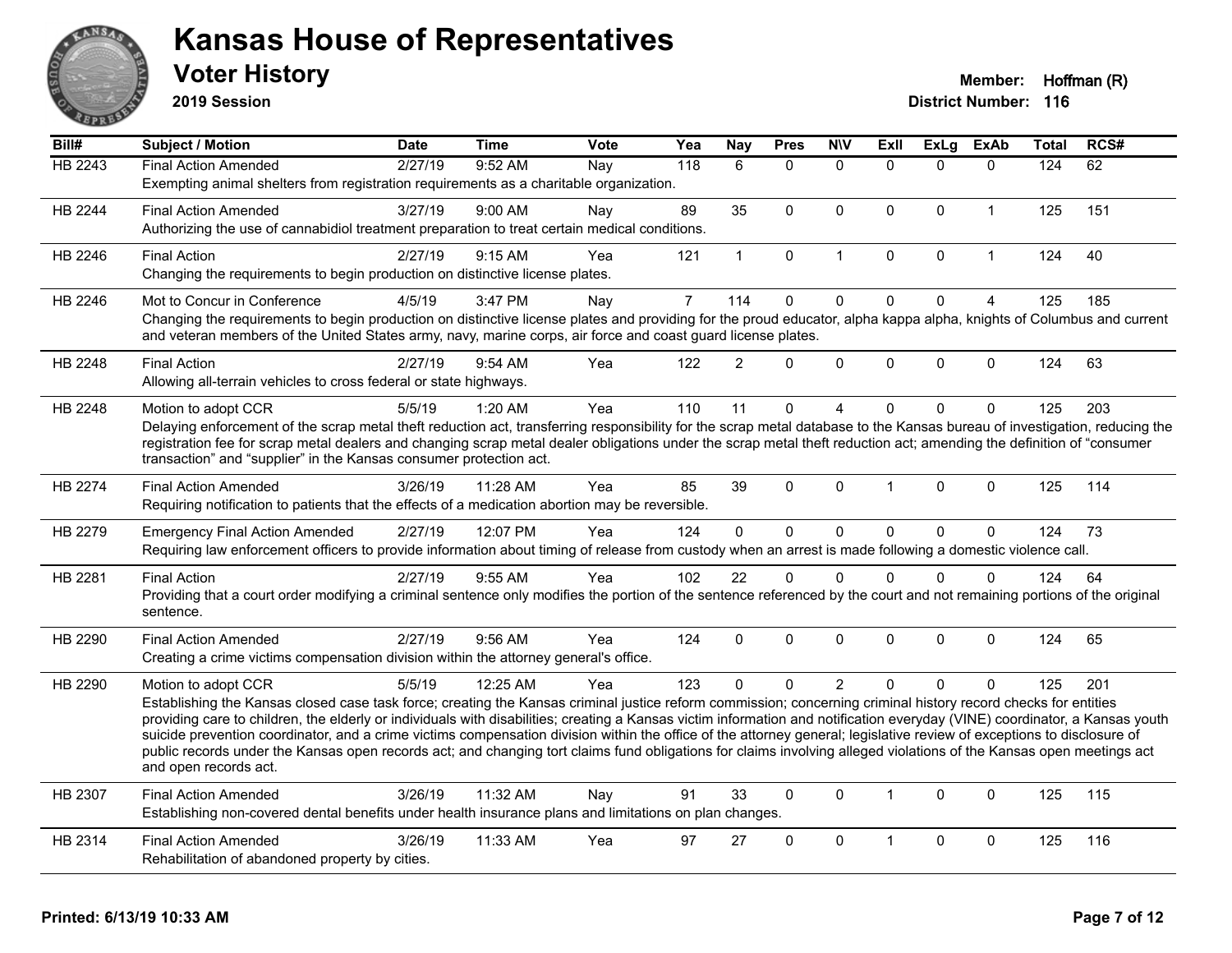

**2019 Session**

| Bill#           | Subject / Motion                                                                                                                                                       | <b>Date</b> | <b>Time</b> | <b>Vote</b> | Yea | <b>Nay</b>      | <b>Pres</b> | <b>N\V</b>     | Exll           | <b>ExLg</b> | <b>ExAb</b>      | <b>Total</b> | RCS#           |
|-----------------|------------------------------------------------------------------------------------------------------------------------------------------------------------------------|-------------|-------------|-------------|-----|-----------------|-------------|----------------|----------------|-------------|------------------|--------------|----------------|
| HB 2326         | <b>Final Action Amended</b>                                                                                                                                            | 3/27/19     | 9:02 AM     | Yea         | 83  | $\overline{41}$ | $\Omega$    | $\mathbf{0}$   | $\Omega$       | $\Omega$    |                  | 125          | 152            |
|                 | Recognizing licenses to carry a concealed firearm issued by other jurisdictions.                                                                                       |             |             |             |     |                 |             |                |                |             |                  |              |                |
| HB 2336         | <b>Emergency Final Action</b>                                                                                                                                          | 2/27/19     | 12:04 PM    | Yea         | 124 | $\mathbf{0}$    | $\mathbf 0$ | $\mathbf 0$    | 0              | $\Omega$    | $\mathbf 0$      | 124          | 70             |
|                 | Clarifying when offenders under supervision of the secretary of corrections are awarded jail credit.                                                                   |             |             |             |     |                 |             |                |                |             |                  |              |                |
| HB 2346         | <b>Emergency Final Action Amended</b>                                                                                                                                  | 2/27/19     | 12:06 PM    | Yea         | 113 | 11              | 0           | 0              | $\mathbf 0$    | 0           | 0                | 124          | 72             |
|                 | Relating to standards for school-administered vision screenings.                                                                                                       |             |             |             |     |                 |             |                |                |             |                  |              |                |
| HB 2360         | <b>Emergency Final Action Amended</b>                                                                                                                                  | 2/27/19     | 12:05 PM    | Yea         | 124 | $\mathbf 0$     | $\mathbf 0$ | $\mathbf 0$    | $\Omega$       | 0           | $\mathbf 0$      | 124          | 71             |
|                 | Concerning background checks of employees and volunteers that have unsupervised access to children, the elderly or individuals with disabilities.                      |             |             |             |     |                 |             |                |                |             |                  |              |                |
| HB 2365         | <b>Final Action</b>                                                                                                                                                    | 2/26/19     | 9:24 AM     | Yea         | 122 | <sup>0</sup>    | $\Omega$    |                | 0              | 0           |                  | 124          | 39             |
|                 | Providing for confidential communications of Kansas national guard members in peer support counseling sessions.                                                        |             |             |             |     |                 |             |                |                |             |                  |              |                |
| HB 2365         | Mot to Concur in Conference                                                                                                                                            | 4/4/19      | 2:42 PM     | Yea         | 121 |                 | $\Omega$    | $\overline{2}$ | $\overline{0}$ | 0           | $\mathbf{1}$     | 125          | 167            |
|                 | Providing for confidential communications of Kansas national guard members in peer support counseling sessions.                                                        |             |             |             |     |                 |             |                |                |             |                  |              |                |
| HB 2369         | <b>Final Action Amended</b>                                                                                                                                            | 3/27/19     | 9:03 AM     | Yea         | 114 | 10              | $\Omega$    | $\mathbf{0}$   | $\overline{0}$ | 0           | $\mathbf{1}$     | 125          | 153            |
|                 | Authorizing the secretary of transportation to designate toll projects on new and existing highways and changing financing requirements for toll or turnpike projects. |             |             |             |     |                 |             |                |                |             |                  |              |                |
| HB 2371         | <b>Final Action Amended</b>                                                                                                                                            | 3/27/19     | 9:04 AM     | Yea         | 102 | 22              | $\Omega$    | $\mathbf{0}$   | $\Omega$       | $\Omega$    | -1               | 125          | 154            |
|                 | Providing for an increase in permit fees for oversize or overweight vehicles and requiring registration for escort vehicle service operators.                          |             |             |             |     |                 |             |                |                |             |                  |              |                |
| HB 2372         | Final Action Amended                                                                                                                                                   | 3/27/19     | $9:06$ AM   | Yea         | 73  | 51              | 0           | $\mathbf 0$    | $\Omega$       | $\Omega$    | $\mathbf{1}$     | 125          | 155            |
|                 | Providing for an increase in registration fees for electric and hybrid vehicles.                                                                                       |             |             |             |     |                 |             |                |                |             |                  |              |                |
| HB 2389         | <b>Final Action Amended</b>                                                                                                                                            | 3/26/19     | 11:35 AM    | Yea         | 122 | $\overline{2}$  | $\mathbf 0$ | $\pmb{0}$      | $\mathbf{1}$   | $\mathbf 0$ | $\pmb{0}$        | 125          | 117            |
|                 | Requiring electronic prescriptions for certain controlled substances.                                                                                                  |             |             |             |     |                 |             |                |                |             |                  |              |                |
| HB 2396         | <b>Final Action Amended</b>                                                                                                                                            | 3/26/19     | 11:36 AM    | Nay         | 97  | 27              | $\mathbf 0$ | $\mathbf 0$    | 1              | $\Omega$    | $\mathbf 0$      | 125          | 118            |
|                 | Allowing use of certified drug abuse treatment programs for certain offenders convicted of unlawful cultivation or distribution of controlled substances.              |             |             |             |     |                 |             |                |                |             |                  |              |                |
| HB 2402         | <b>Final Action Amended</b>                                                                                                                                            | 3/27/19     | $9:08$ AM   | Yea         | 106 | 18              | $\Omega$    | $\mathbf{0}$   | $\Omega$       | $\Omega$    | $\mathbf{1}$     | 125          | 156            |
|                 | Authorizing certain business entities to hire physicians and chiropractors.                                                                                            |             |             |             |     |                 |             |                |                |             |                  |              |                |
| <b>HCR 5015</b> | <b>EFA Amend and Debate</b>                                                                                                                                            | 5/29/19     | 11:33 AM    | Yea         | 116 | $\Omega$        | $\mathbf 0$ | $\pmb{0}$      | 0              | 0           | $\boldsymbol{9}$ | 125          | 204            |
|                 | Ratifying and providing for continuation of the May 9, 2019, state of disaster emergency declaration for certain Kansas counties.                                      |             |             |             |     |                 |             |                |                |             |                  |              |                |
| HR 6004         | <b>Final Action Amended</b>                                                                                                                                            | 1/23/19     | 11:14 AM    | Yea         | 104 | 15              | $\Omega$    | $\mathbf 0$    | $\overline{2}$ | $\mathbf 0$ | $\overline{4}$   | 125          | $\overline{7}$ |
|                 | Permanent rules of the House of Representatives for the 2019-2020 biennium.                                                                                            |             |             |             |     |                 |             |                |                |             |                  |              |                |
| HR 6018         | <b>Final Action</b>                                                                                                                                                    | 3/26/19     | 11:37 AM    | Yea         | 124 | 0               | 0           | $\mathbf 0$    | 1              | 0           | $\mathbf 0$      | 125          | 119            |
|                 | Requesting the federal government address water issues in the Arkansas River basis.                                                                                    |             |             |             |     |                 |             |                |                |             |                  |              |                |
| SB <sub>9</sub> | <b>Final Action</b>                                                                                                                                                    | 2/22/19     | 11:13 AM    | Yea         | 117 | $\Omega$        | $\Omega$    | $\mathbf{0}$   | 3              | $\Omega$    | 5                | 125          | 36             |
|                 | Authorizing the transfer of \$115,000,000 from the state general fund to the Kansas public employees retirement fund during fiscal year 2019.                          |             |             |             |     |                 |             |                |                |             |                  |              |                |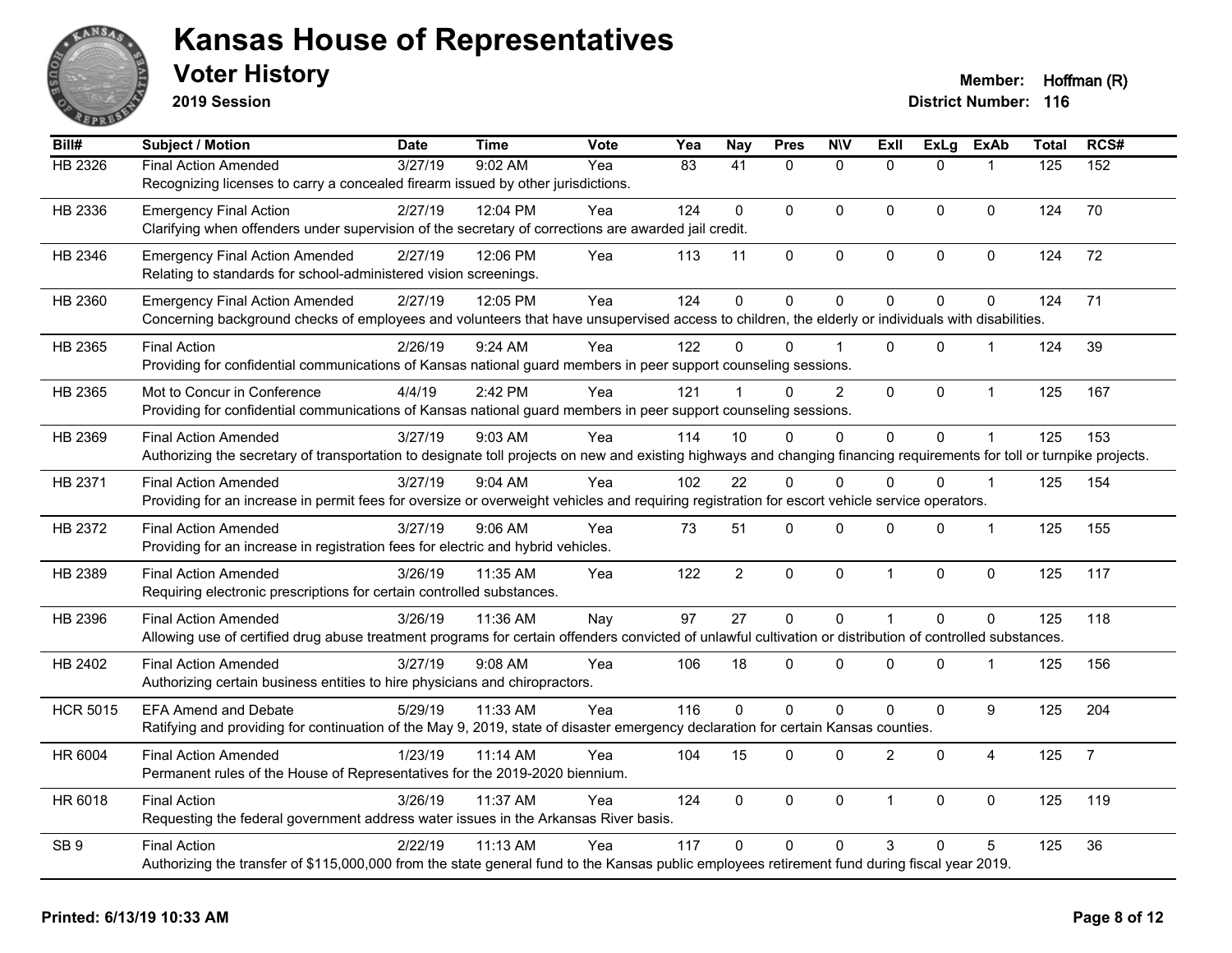

**2019 Session**

| Bill#              | <b>Subject / Motion</b>                                                                                                                                                                                                                                                                                                                                                                                                                                                                                                                                                                                                                                                                                                                                                                                                                                                                                                                                                                                                  | Date    | <b>Time</b> | Vote | Yea              | <b>Nay</b> | <b>Pres</b>  | <b>N\V</b>   | ExII                    | <b>ExLg</b> | <b>ExAb</b>    | Total | RCS# |
|--------------------|--------------------------------------------------------------------------------------------------------------------------------------------------------------------------------------------------------------------------------------------------------------------------------------------------------------------------------------------------------------------------------------------------------------------------------------------------------------------------------------------------------------------------------------------------------------------------------------------------------------------------------------------------------------------------------------------------------------------------------------------------------------------------------------------------------------------------------------------------------------------------------------------------------------------------------------------------------------------------------------------------------------------------|---------|-------------|------|------------------|------------|--------------|--------------|-------------------------|-------------|----------------|-------|------|
| $\overline{SB}$ 15 | <b>Final Action Amended</b>                                                                                                                                                                                                                                                                                                                                                                                                                                                                                                                                                                                                                                                                                                                                                                                                                                                                                                                                                                                              | 3/26/19 | 11:39 AM    | Yea  | $\overline{124}$ | $\Omega$   | $\Omega$     | $\Omega$     | $\overline{\mathbf{1}}$ | $\Omega$    | $\Omega$       | 125   | 120  |
|                    | Amending the definition of "service-connected" in the Kansas police and firemen's retirement system.                                                                                                                                                                                                                                                                                                                                                                                                                                                                                                                                                                                                                                                                                                                                                                                                                                                                                                                     |         |             |      |                  |            |              |              |                         |             |                |       |      |
| <b>SB 15</b>       | Motion to adopt CCR                                                                                                                                                                                                                                                                                                                                                                                                                                                                                                                                                                                                                                                                                                                                                                                                                                                                                                                                                                                                      | 4/4/19  | 2:45 PM     | Yea  | 122              |            | $\mathbf{0}$ | 1            | $\Omega$                | 0           |                | 125   | 168  |
|                    | Amending public health provisions relating to behavioral sciences regulatory board professional licensure, naturopathic doctor scope of practice and adult care home<br>licensure and receivership.                                                                                                                                                                                                                                                                                                                                                                                                                                                                                                                                                                                                                                                                                                                                                                                                                      |         |             |      |                  |            |              |              |                         |             |                |       |      |
| <b>SB 16</b>       | <b>Final Action Sub Bill</b>                                                                                                                                                                                                                                                                                                                                                                                                                                                                                                                                                                                                                                                                                                                                                                                                                                                                                                                                                                                             | 3/26/19 | 11:57 AM    | Yea  | 63               | 61         | 0            | $\mathbf 0$  | $\mathbf 1$             | 0           | 0              | 125   | 121  |
|                    | House Substitute for SB 16 by Committee on K-12 Education Budget - Making appropriations for the department of education for FY 2020 and FY 2021 in response to<br>litigation; increasing BASE aid for certain school years; and other amendments related to education.                                                                                                                                                                                                                                                                                                                                                                                                                                                                                                                                                                                                                                                                                                                                                  |         |             |      |                  |            |              |              |                         |             |                |       |      |
| <b>SB 16</b>       | Motion to adopt CCR                                                                                                                                                                                                                                                                                                                                                                                                                                                                                                                                                                                                                                                                                                                                                                                                                                                                                                                                                                                                      | 4/4/19  | 3:43 PM     | Nay  | 76               | 47         | 0            | $\mathbf{1}$ | $\Omega$                | $\Omega$    | $\mathbf{1}$   | 125   | 170  |
|                    | House Substitute for SB 16 by Committee on K-12 Education Budget - Making appropriations for the department of education for FY 2020 and FY 2021 in response to<br>litigation; increasing BASE aid for certain school years; and other amendments related to education.                                                                                                                                                                                                                                                                                                                                                                                                                                                                                                                                                                                                                                                                                                                                                  |         |             |      |                  |            |              |              |                         |             |                |       |      |
| <b>SB 17</b>       | <b>Final Action</b>                                                                                                                                                                                                                                                                                                                                                                                                                                                                                                                                                                                                                                                                                                                                                                                                                                                                                                                                                                                                      | 3/13/19 | 11:23 AM    | Yea  | 101              | 22         | 0            | 0            | $\mathbf 0$             | 0           | -1             | 124   | 85   |
|                    | Requiring class M driver's licenses when operating a motorcycle registered under a temporary permit.                                                                                                                                                                                                                                                                                                                                                                                                                                                                                                                                                                                                                                                                                                                                                                                                                                                                                                                     |         |             |      |                  |            |              |              |                         |             |                |       |      |
| <b>SB 18</b>       | <b>Final Action Amended</b>                                                                                                                                                                                                                                                                                                                                                                                                                                                                                                                                                                                                                                                                                                                                                                                                                                                                                                                                                                                              | 3/26/19 | 11:59 AM    | Yea  | 124              | $\Omega$   | $\mathbf{0}$ | $\mathbf 0$  | $\overline{1}$          | 0           | $\mathbf 0$    | 125   | 122  |
|                    | Providing a process for the attorney general to enter into diversion agreements.                                                                                                                                                                                                                                                                                                                                                                                                                                                                                                                                                                                                                                                                                                                                                                                                                                                                                                                                         |         |             |      |                  |            |              |              |                         |             |                |       |      |
| <b>SB 18</b>       | Motion to adopt CCR<br>Providing a process for the attorney general to enter into diversion agreements; authorizing certain entities to access a criminal defendant's presentence investigation                                                                                                                                                                                                                                                                                                                                                                                                                                                                                                                                                                                                                                                                                                                                                                                                                          | 4/5/19  | 10:33 AM    | Yea  | 123              | $\Omega$   | 0            | 0            | $\Omega$                | 0           | $\overline{2}$ | 125   | 171  |
|                    | report; amending the crime of counterfeiting currency; clarifying the definition of comparable offense under the Kansas criminal code, the timing of claiming error on<br>appeal, and the grounds for a motion to correct an illegal sentence; allowing use of certified drug abuse treatment programs for certain offenders convicted of unlawful<br>cultivation or distribution of controlled substances; amending available sanctions for violation of condition of postrelease supervision; increasing criminal penalties for<br>abuse of a child and involuntary manslaughter when the victim is under 6 years of age and making a presumption of unfitness against any parent convicted of either<br>crime; exempting certain victims from being considered an aggressor or participant as a mitigating factor when considering a departure sentence; requiring law<br>enforcement officers to provide information about timing of release from custody when an arrest is made following a domestic violence call. |         |             |      |                  |            |              |              |                         |             |                |       |      |
| <b>SB 20</b>       | <b>Final Action Amended</b><br>Extending the judicial branch surcharge to fund the costs of non-judicial personnel.                                                                                                                                                                                                                                                                                                                                                                                                                                                                                                                                                                                                                                                                                                                                                                                                                                                                                                      | 3/26/19 | 12:00 PM    | Yea  | 118              | 6          | $\Omega$     | $\Omega$     |                         | 0           | 0              | 125   | 123  |
| <b>SB 20</b>       | Motion to adopt CCR                                                                                                                                                                                                                                                                                                                                                                                                                                                                                                                                                                                                                                                                                                                                                                                                                                                                                                                                                                                                      | 4/4/19  | 2:49 PM     | Yea  | 120              | 3          | $\mathbf 0$  | $\mathbf{1}$ | $\mathbf 0$             | 0           | $\mathbf{1}$   | 125   | 169  |
|                    | Extending the judicial branch surcharge to fund the costs of non-judicial personnel; extending recognition of tribal court judgments pursuant to supreme court rules.                                                                                                                                                                                                                                                                                                                                                                                                                                                                                                                                                                                                                                                                                                                                                                                                                                                    |         |             |      |                  |            |              |              |                         |             |                |       |      |
| <b>SB 22</b>       | <b>Final Action Amended</b>                                                                                                                                                                                                                                                                                                                                                                                                                                                                                                                                                                                                                                                                                                                                                                                                                                                                                                                                                                                              | 3/8/19  | 8:46 AM     | Yea  | 76               | 43         | 0            | $\Omega$     |                         |             |                | 124   | 79   |
|                    | Kansas itemized deductions, election, providing for deferred foreign income, global intangible low-taxed income, business interest, capital contributions and FDIC<br>premiums income tax modifications; sales and compensating use tax, imposition of tax, nexus, remote sellers, marketplace facilitators, rate of tax on food and food<br>ingredients.                                                                                                                                                                                                                                                                                                                                                                                                                                                                                                                                                                                                                                                                |         |             |      |                  |            |              |              |                         |             |                |       |      |
| <b>SB 25</b>       | <b>Final Action Sub Bill</b>                                                                                                                                                                                                                                                                                                                                                                                                                                                                                                                                                                                                                                                                                                                                                                                                                                                                                                                                                                                             | 3/26/19 | 12:04 PM    | Yea  | 99               | 25         | $\mathbf{0}$ | $\mathbf{0}$ |                         | $\Omega$    | $\Omega$       | 125   | 124  |
|                    | House Substitute for SB 25 by Committee on Appropriations - Appropriations for FY 2019, FY 2020, FY 2021 and FY 2022 for various sate agencies.                                                                                                                                                                                                                                                                                                                                                                                                                                                                                                                                                                                                                                                                                                                                                                                                                                                                          |         |             |      |                  |            |              |              |                         |             |                |       |      |
| <b>SB 25</b>       | Motion to Adopt CCR                                                                                                                                                                                                                                                                                                                                                                                                                                                                                                                                                                                                                                                                                                                                                                                                                                                                                                                                                                                                      | 5/3/19  | 10:30 PM    | Yea  | 42               | 81         | $\mathbf{0}$ |              | $\Omega$                | 0           |                | 125   | 194  |
|                    | House Substitute for SB 25 by Committee on Appropriations - Appropriations for FY 2019, FY 2020, FY 2021 and FY 2022 for various sate agencies.                                                                                                                                                                                                                                                                                                                                                                                                                                                                                                                                                                                                                                                                                                                                                                                                                                                                          |         |             |      |                  |            |              |              |                         |             |                |       |      |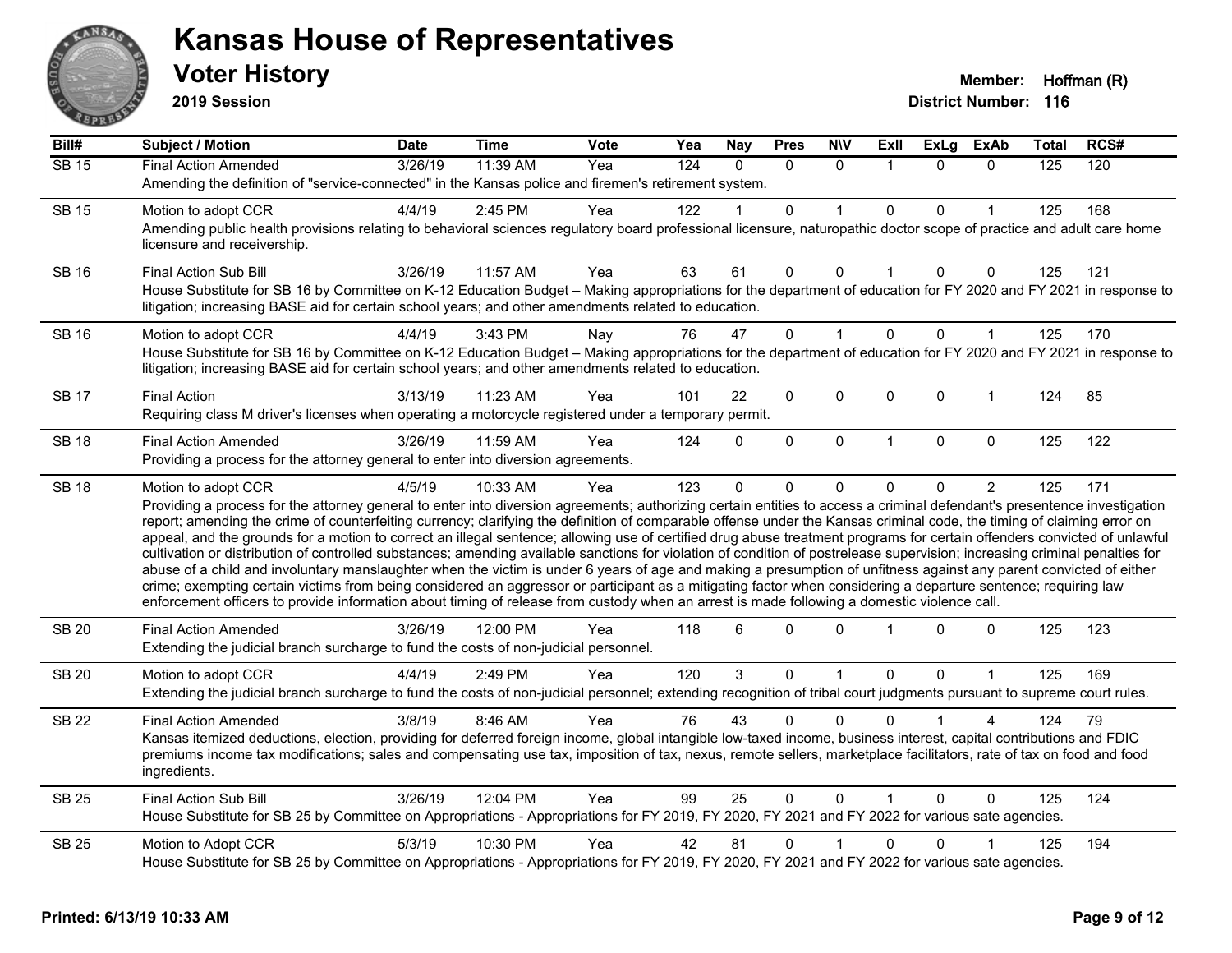

**2019 Session**

**Voter History Member: Hoffman (R)** 

| Bill#             | <b>Subject / Motion</b>                                                                                                                                                                       | <b>Date</b> | <b>Time</b> | Vote | Yea | <b>Nay</b>     | <b>Pres</b> | <b>NIV</b>     | <b>ExII</b>    | <b>ExLg</b>  | <b>ExAb</b>    | <b>Total</b>     | RCS# |
|-------------------|-----------------------------------------------------------------------------------------------------------------------------------------------------------------------------------------------|-------------|-------------|------|-----|----------------|-------------|----------------|----------------|--------------|----------------|------------------|------|
| $\overline{SB25}$ | Motion to adopt CCR                                                                                                                                                                           | 5/4/19      | 8:50 PM     | Yea  | 79  | 45             | $\Omega$    | $\Omega$       | $\Omega$       | $\Omega$     |                | $\overline{125}$ | 195  |
|                   | House Substitute for SB 25 by Committee on Appropriations - Appropriations for FY 2019, FY 2020, FY 2021 and FY 2022 for various sate agencies.                                               |             |             |      |     |                |             |                |                |              |                |                  |      |
| <b>SB 25</b>      | Consideration of Veto                                                                                                                                                                         | 5/29/19     | 1:35 PM     | Yea  | 86  | 30             | 0           | $\Omega$       | $\Omega$       | $\Omega$     | 9              | 125              | 206  |
|                   | House Substitute for SB 25 by Committee on Appropriations - Appropriations for FY 2019, FY 2020, FY 2021 and FY 2022 for various sate agencies.                                               |             |             |      |     |                |             |                |                |              |                |                  |      |
| <b>SB 28</b>      | <b>Final Action Amended</b>                                                                                                                                                                   | 3/26/19     | 12:05 PM    | Yea  | 123 | $\mathbf 1$    | 0           | $\Omega$       | $\overline{1}$ | $\mathbf{0}$ | 0              | 125              | 125  |
|                   | Updating the expiration date of risk-based capital instructions.                                                                                                                              |             |             |      |     |                |             |                |                |              |                |                  |      |
|                   |                                                                                                                                                                                               |             |             |      | 87  | 36             | $\Omega$    | $\overline{2}$ | $\Omega$       | $\Omega$     | $\Omega$       | 125              | 199  |
| <b>SB 28</b>      | Motion to adopt CCR<br>Creating an affirmative defense to the crime of possession of a controlled substance for possession of certain medical treatments; amending podiatrist qualifications. | 5/5/19      | 12:16 AM    | Nay  |     |                |             |                |                |              |                |                  |      |
|                   |                                                                                                                                                                                               |             |             |      |     |                |             |                |                |              |                |                  |      |
| SB 39             | <b>Final Action</b>                                                                                                                                                                           | 3/13/19     | 11:24 AM    | Yea  | 122 | $\mathbf{1}$   | 0           | $\mathbf 0$    | $\mathbf 0$    | 0            | $\mathbf 1$    | 124              | 86   |
|                   | Compensation for warranty services under the vehicle dealers and manufacturers licensing act.                                                                                                 |             |             |      |     |                |             |                |                |              |                |                  |      |
| <b>SB 40</b>      | <b>Final Action</b>                                                                                                                                                                           | 3/20/19     | 11:28 AM    | Yea  | 123 | $\mathbf 0$    | 0           | $\mathbf 0$    | $\mathbf 0$    | 0            | $\overline{2}$ | 125              | 89   |
|                   | Removing expired warning provision for approach of an emergency vehicle traffic violation.                                                                                                    |             |             |      |     |                |             |                |                |              |                |                  |      |
| <b>SB 41</b>      | <b>Final Action</b>                                                                                                                                                                           | 3/20/19     | 11:36 AM    | Yea  | 109 | 14             | 0           | $\mathbf 0$    | $\mathbf{0}$   | 0            | $\overline{2}$ | 125              | 90   |
|                   | Clarifying that a violation of the statute requiring seat belt use is a traffic infraction.                                                                                                   |             |             |      |     |                |             |                |                |              |                |                  |      |
| <b>SB 53</b>      | <b>Final Action Amended</b>                                                                                                                                                                   | 3/26/19     | 12:07 PM    | Yea  | 88  | 36             | 0           | $\mathbf 0$    | $\mathbf{1}$   | $\Omega$     | $\mathbf 0$    | 125              | 126  |
|                   | Designating the official red and white wine grapes of Kansas.                                                                                                                                 |             |             |      |     |                |             |                |                |              |                |                  |      |
|                   |                                                                                                                                                                                               |             |             |      |     |                |             |                |                |              |                |                  |      |
| <b>SB 53</b>      | Motion to adopt CCR<br>Updating certain emergency medical services-related statutes.                                                                                                          | 5/5/19      | 12:20 AM    | Yea  | 123 | $\mathbf 0$    | 0           | $\overline{c}$ | $\pmb{0}$      | $\mathbf 0$  | $\mathbf 0$    | 125              | 200  |
|                   |                                                                                                                                                                                               |             |             |      |     |                |             |                |                |              |                |                  |      |
| SB 59             | <b>Final Action</b>                                                                                                                                                                           | 3/20/19     | 11:38 AM    | Yea  | 115 | 8              | $\Omega$    | $\mathbf{0}$   | $\Omega$       | $\Omega$     | $\overline{2}$ | 125              | 91   |
|                   | Eudora community library district act.                                                                                                                                                        |             |             |      |     |                |             |                |                |              |                |                  |      |
| SB 60             | <b>Final Action</b>                                                                                                                                                                           | 3/26/19     | 12:08 PM    | Yea  | 107 | 17             | 0           | $\mathbf 0$    | $\mathbf{1}$   | 0            | $\mathbf 0$    | 125              | 127  |
|                   | Amending Kansas real estate commission licensing provisions for brokers and sales persons.                                                                                                    |             |             |      |     |                |             |                |                |              |                |                  |      |
| SB 63             | <b>Final Action Amended</b>                                                                                                                                                                   | 3/26/19     | 12:09 PM    | Yea  | 124 | $\mathbf 0$    | 0           | $\mathbf 0$    | $\mathbf{1}$   | 0            | $\mathbf 0$    | 125              | 128  |
|                   | Allowing cities to authorize the use of transportation network company signs in vehicles.                                                                                                     |             |             |      |     |                |             |                |                |              |                |                  |      |
| SB 63             | Motion to adopt CCR                                                                                                                                                                           | 4/5/19      | 3:31 PM     | Yea  | 101 | 20             | $\Omega$    | $\Omega$       | $\Omega$       | $\Omega$     | $\overline{A}$ | 125              | 184  |
|                   | Allowing lighting devices in transportation network company vehicles; regulating the operation of electric-assisted scooters; allowing for the installation of certain light                  |             |             |      |     |                |             |                |                |              |                |                  |      |
|                   | screening material on windshields; allowing all-terrain and work-site utility vehicles to operate on a federal or state highway; requiring vehicles to stop for on-track train                |             |             |      |     |                |             |                |                |              |                |                  |      |
|                   | equipment                                                                                                                                                                                     |             |             |      |     |                |             |                |                |              |                |                  |      |
| SB 66             | <b>Final Action Amended</b>                                                                                                                                                                   | 3/26/19     | 12:10 PM    | Yea  | 123 | $\overline{1}$ | 0           | $\mathbf{0}$   | $\overline{1}$ | $\mathbf{0}$ | $\Omega$       | 125              | 129  |
|                   | Exempting certain domestic insurers from filing enterprise risk reports.                                                                                                                      |             |             |      |     |                |             |                |                |              |                |                  |      |
| SB 67             | <b>Final Action Amended</b>                                                                                                                                                                   | 3/26/19     | 12:11 PM    | Yea  | 124 | 0              | 0           | $\mathbf 0$    | $\mathbf{1}$   | 0            | $\mathbf 0$    | 125              | 130  |
|                   | Requiring notification to patients that the effects of a medication abortion may be reversible.                                                                                               |             |             |      |     |                |             |                |                |              |                |                  |      |
|                   |                                                                                                                                                                                               |             |             |      |     |                |             |                |                |              |                |                  |      |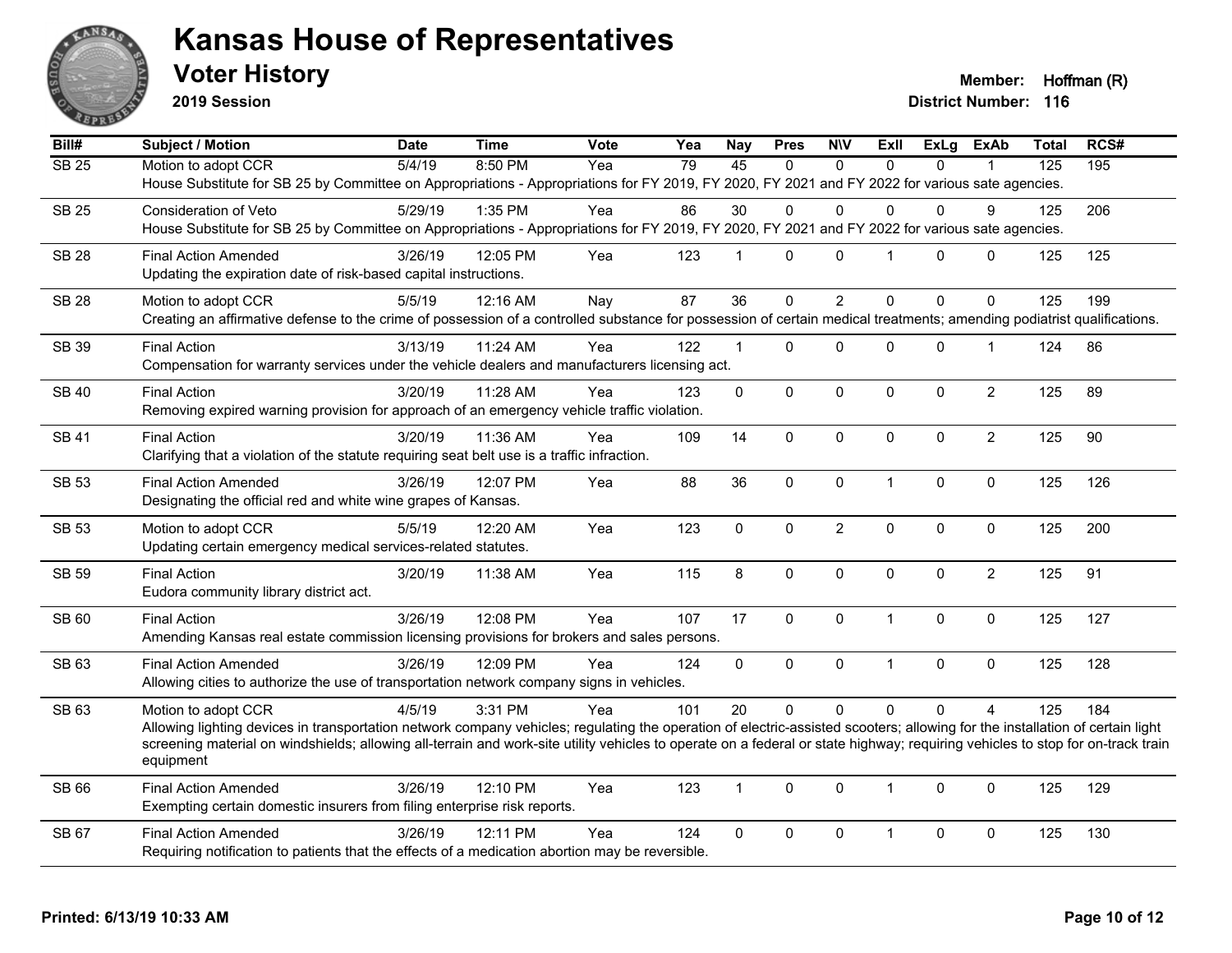

**2019 Session**

| $\overline{BiII#}$ | <b>Subject / Motion</b>                                                                                                                                                                                                                                                                          | <b>Date</b> | <b>Time</b> | Vote | Yea | Nay            | <b>Pres</b>  | <b>NIV</b>     | ExII           | $\overline{ExLg}$ | <b>ExAb</b>    | <b>Total</b>     | RCS# |
|--------------------|--------------------------------------------------------------------------------------------------------------------------------------------------------------------------------------------------------------------------------------------------------------------------------------------------|-------------|-------------|------|-----|----------------|--------------|----------------|----------------|-------------------|----------------|------------------|------|
| <b>SB 67</b>       | Motion to adopt CCR<br>Requiring notification to patients that the effects of a medication abortion may be reversible.                                                                                                                                                                           | 4/5/19      | 5:24 PM     | Yea  | 85  | 35             | $\Omega$     | $\mathbf{0}$   | $\Omega$       | $\Omega$          | 5              | $\overline{125}$ | 188  |
| SB 67              | Consideration of Veto<br>Requiring notification to patients that the effects of a medication abortion may be reversible.                                                                                                                                                                         | 5/1/19      | 1:02 PM     | Yea  | 82  | 43             | $\Omega$     | $\Omega$       | $\Omega$       | $\Omega$          | $\mathbf{0}$   | 125              | 190  |
| <b>SB 68</b>       | <b>Final Action</b><br>Prohibiting cities from requiring a valid contract franchise ordinance for the provision of wireless telecommunications services.                                                                                                                                         | 3/26/19     | 12:13 PM    | Yea  | 112 | 12             | 0            | 0              | $\overline{1}$ | $\Omega$          | $\mathbf{0}$   | 125              | 131  |
| SB 69              | <b>Final Action Amended</b><br>Substitute for SB 69 by Committee on Utilities - Requiring an electric rate study of certain electric utilities.                                                                                                                                                  | 3/26/19     | 12:15 PM    | Yea  | 117 | $\overline{7}$ | $\Omega$     | $\Omega$       | $\overline{1}$ | $\Omega$          | $\mathbf{0}$   | 125              | 132  |
| <b>SB 70</b>       | <b>Final Action Amended</b><br>Allowing for temporary permits for the selling and serving of alcoholic liquor.                                                                                                                                                                                   | 3/27/19     | 9:09 AM     | Yea  | 119 | 5              | 0            | $\pmb{0}$      | 0              | 0                 | $\mathbf{1}$   | 125              | 157  |
| <b>SB 70</b>       | Motion to adopt CCR<br>Alcoholic liquor amendments relating to temporary permits, delivery of alcoholic liquors to consumers, common consumption areas and producer permits.                                                                                                                     | 4/5/19      | 11:02 AM    | Yea  | 119 | $\overline{4}$ | $\mathbf 0$  | $\overline{0}$ | $\Omega$       | $\overline{0}$    | $\overline{2}$ | 125              | 173  |
| <b>SB71</b>        | <b>Final Action</b><br>Eliminating the expiration of the postsecondary technical education authority and requiring a report to the legislature.                                                                                                                                                  | 3/26/19     | 12:16 PM    | Yea  | 123 |                | $\mathbf{0}$ | $\Omega$       | $\overline{1}$ | 0                 | $\mathbf{0}$   | 125              | 133  |
| <b>SB 77</b>       | <b>Final Action Amended</b><br>Requiring the department for children and families to offer services to children with problem sexual behavior and to such child's family.                                                                                                                         | 3/26/19     | 12:17 PM    | Yea  | 124 | 0              | $\Omega$     | $\Omega$       |                | $\mathbf 0$       | $\mathbf{0}$   | 125              | 134  |
| <b>SB78</b>        | <b>Final Action Amended</b><br>Regulating assignment of rights or benefits to a residential contractor under a property and casualty insurance policy insuring residential real estate.                                                                                                          | 3/26/19     | 12:18 PM    | Yea  | 123 |                | $\Omega$     | $\Omega$       |                | $\Omega$          | $\mathbf 0$    | 125              | 135  |
| <b>SB78</b>        | Motion to Adopt CCR<br>Regulating assignment of rights or benefits to a residential contractor under a property and casualty insurance policy insuring residential real estate; enacting housing<br>protections for victims of domestic violence, sexual assault, human trafficking or stalking. | 4/5/19      | 10:50 AM    | Nay  | 100 | 23             | $\Omega$     | $\Omega$       | $\Omega$       | $\Omega$          | $\overline{2}$ | 125              | 172  |
| <b>SB 82</b>       | <b>Final Action</b><br>Updating the state banking code.                                                                                                                                                                                                                                          | 3/26/19     | 12:19 PM    | Yea  | 124 | $\mathbf{0}$   | $\mathbf{0}$ | 0              | $\overline{1}$ | $\mathbf 0$       | $\mathbf 0$    | 125              | 136  |
| <b>SB 90</b>       | <b>Final Action</b><br>Extending the tax credit under the center for entrepreneurship act to financial institutions and increasing the annual tax credit limit for all contributors.                                                                                                             | 3/26/19     | 12:20 PM    | Yea  | 122 | $\overline{2}$ | $\Omega$     | $\Omega$       | 1              | $\Omega$          | $\Omega$       | 125              | 137  |
| <b>SB 94</b>       | <b>Final Action</b><br>Establishing a minimum course duration for motor vehicle accident prevention courses.                                                                                                                                                                                     | 3/26/19     | 12:22 PM    | Yea  | 120 | 4              | $\mathbf 0$  | 0              | $\overline{1}$ | 0                 | 0              | 125              | 138  |
| <b>SB 97</b>       | <b>Final Action</b><br>Division of vehicles registering fleet vehicles.                                                                                                                                                                                                                          | 3/26/19     | 12:23 PM    | Yea  | 124 | $\mathbf 0$    | $\Omega$     | 0              | $\mathbf 1$    | $\mathbf 0$       | $\mathbf 0$    | 125              | 139  |
| SB 105             | <b>Final Action</b><br>Elections; cities; date for taking office.                                                                                                                                                                                                                                | 3/25/19     | 10:33 AM    | Yea  | 124 | $\mathbf{0}$   | $\Omega$     | 0              | $\overline{1}$ | $\Omega$          | $\mathbf{0}$   | 125              | 103  |